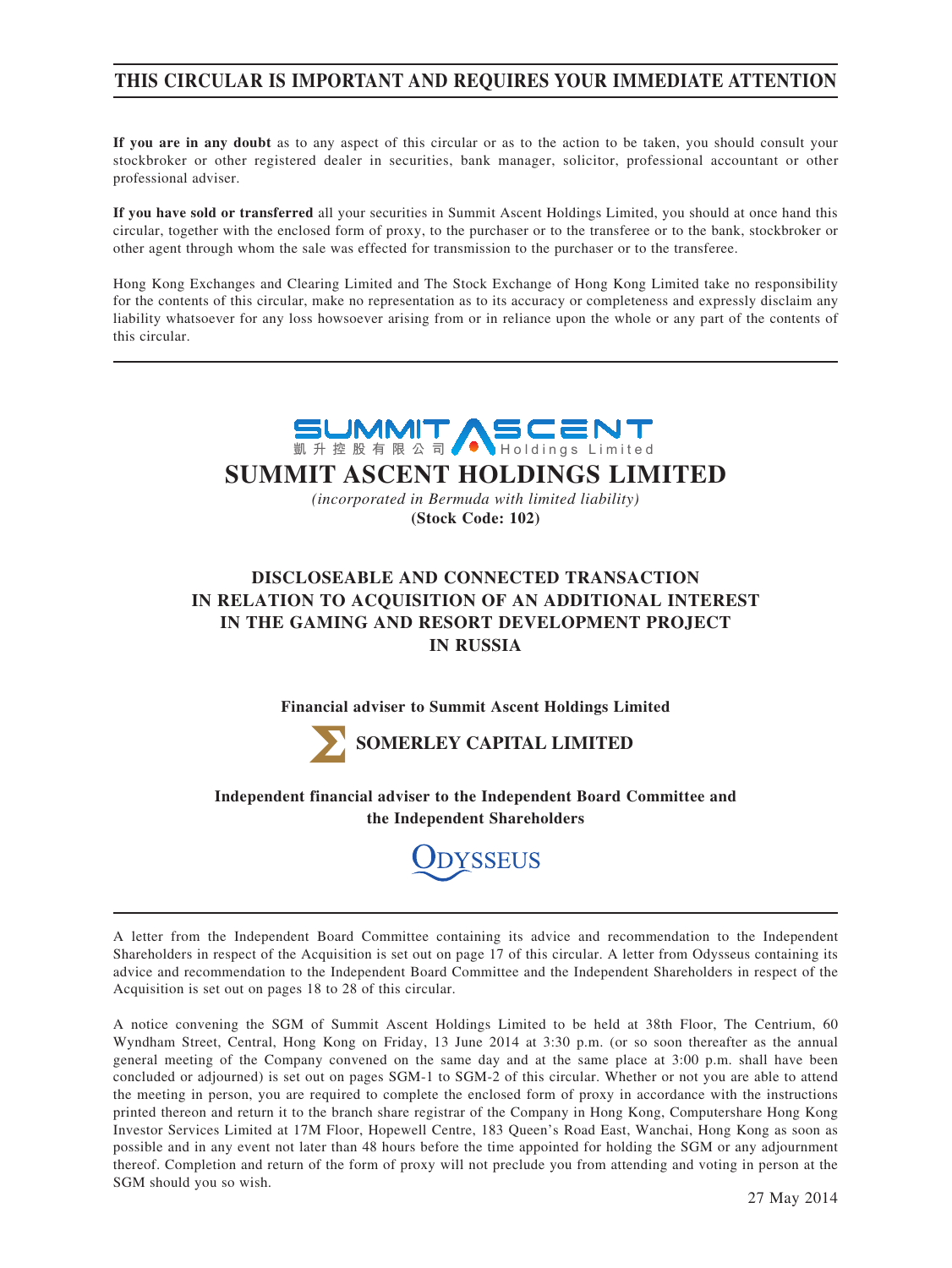# **CONTENTS**

## *Page*

| $\overline{1}$ |
|----------------|
| 5              |
| 17             |
| 18             |
| 29             |
| $SGM-1$        |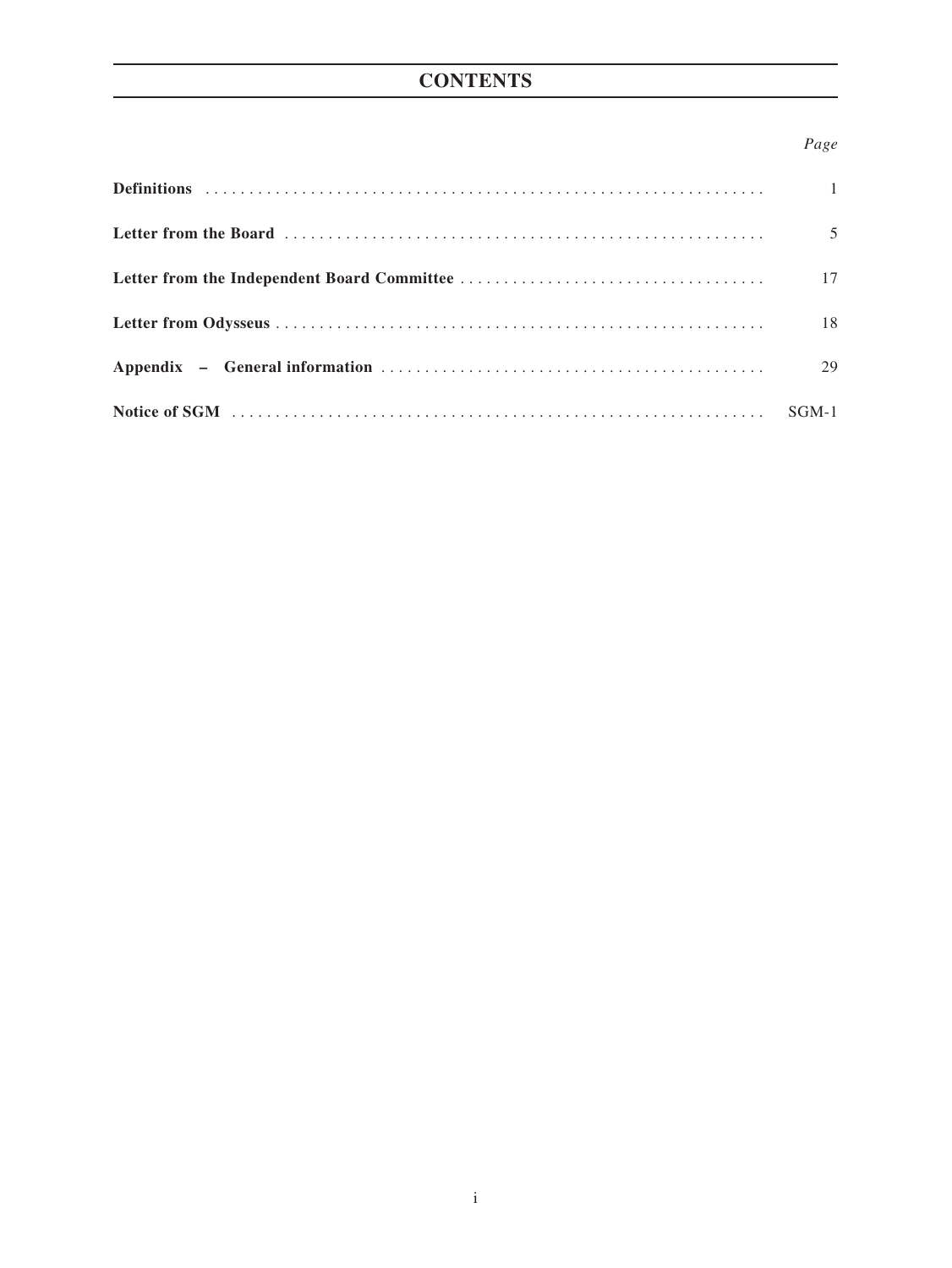*In this circular, the following expressions shall, unless the context requires otherwise, have the following meanings:*

| "Acquisition"             | the proposed acquisition of $14\%$ and $1\%$ of the equity interests in<br>Oriental Regent by SARL and Firich respectively from Elegant<br>City and the transactions (including amendments to the Investment<br>Agreement) contemplated under the Acquisition Agreement                                                                                        |
|---------------------------|----------------------------------------------------------------------------------------------------------------------------------------------------------------------------------------------------------------------------------------------------------------------------------------------------------------------------------------------------------------|
| "Acquisition Agreement"   | the acquisition agreement dated 23 April 2014 entered into among<br>SARL, New Crescent, Firich, Elegant City and Oriental Regent in<br>respect of the Acquisition                                                                                                                                                                                              |
| "Additional Funding"      | an additional capital amount required by Oriental Regent<br>to continue to fund the Project, which Oriental Regent may<br>determine in accordance with the terms of the Investment<br>Agreement to request the Oriental Regent Shareholders to provide,<br>such amount to be determined by Oriental Regent and notified to<br>the Oriental Regent Shareholders |
| "Announcement"            | an announcement of the Company dated 23 April 2014 in respect<br>of, among others, the Acquisition                                                                                                                                                                                                                                                             |
| "associate(s)"            | has the meaning ascribed to it under the Listing Rules                                                                                                                                                                                                                                                                                                         |
| "Board"                   | the board of the Directors from time to time                                                                                                                                                                                                                                                                                                                   |
| "BVI"                     | the British Virgin Islands                                                                                                                                                                                                                                                                                                                                     |
| "Cambodia"                | Kingdom of Cambodia                                                                                                                                                                                                                                                                                                                                            |
| "Company"                 | Summit Ascent Holdings Limited, a company incorporated in<br>Bermuda with limited liability and having its Shares listed on the<br>main board of the Stock Exchange                                                                                                                                                                                            |
| "Completion"              | completion of the Acquisition                                                                                                                                                                                                                                                                                                                                  |
| "Completion Date"         | the date of Completion                                                                                                                                                                                                                                                                                                                                         |
| "connected person(s)"     | has the meaning ascribed to it under the Listing Rules                                                                                                                                                                                                                                                                                                         |
| "Consideration"           | the SARL Consideration and the Firich Consideration                                                                                                                                                                                                                                                                                                            |
| "controlling shareholder" | has the meaning ascribed to it under the Listing Rules                                                                                                                                                                                                                                                                                                         |
| "Director(s)"             | the director(s) of the Company from time to time                                                                                                                                                                                                                                                                                                               |
| "Elegant City"            | Elegant City Group Limited, a company incorporated in the BVI<br>with limited liability                                                                                                                                                                                                                                                                        |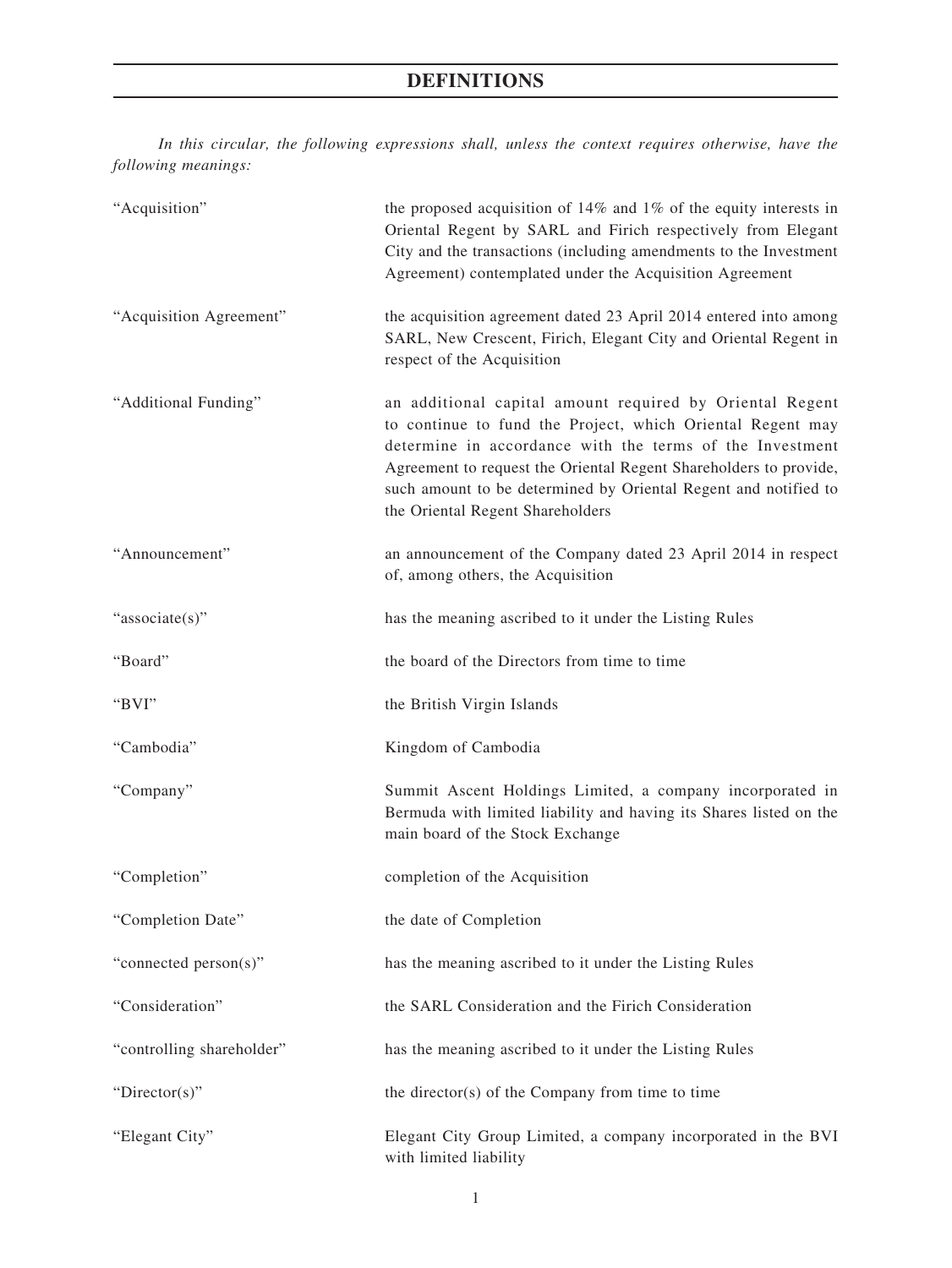| "FEC"                                            | Firich Enterprises Co., Ltd., a company incorporated with limited<br>liability in Taiwan and listed on the GreTai Securities Market in<br>Taiwan                                                                                                                                                                                                                                                  |
|--------------------------------------------------|---------------------------------------------------------------------------------------------------------------------------------------------------------------------------------------------------------------------------------------------------------------------------------------------------------------------------------------------------------------------------------------------------|
| "FGCE"                                           | First Gambling Company of the East LLC, a limited liability<br>company established in Russia                                                                                                                                                                                                                                                                                                      |
| "Firich"                                         | Firich Investment Limited, a company incorporated with limited<br>liability in Mauritius and a wholly-owned subsidiary of FEC                                                                                                                                                                                                                                                                     |
| "Firich Consideration"                           | the consideration for the acquisition of a $1\%$ equity interest in<br>Oriental Regent payable by Firich pursuant to the Acquisition<br>Agreement                                                                                                                                                                                                                                                 |
| "Gaming License"                                 | the gaming license awarded to FGCE by the Administration of<br>the Primorye Region, Russia on 6 October 2011 under which<br>FGCE has the right to conduct gaming activities in the IEZ for an<br>indefinite period, which commenced on 22 April 2012                                                                                                                                              |
| "Group"                                          | the Company and its subsidiaries from time to time                                                                                                                                                                                                                                                                                                                                                |
| "Hong Kong"                                      | the Hong Kong Special Administrative Region of the People's<br>Republic of China                                                                                                                                                                                                                                                                                                                  |
| "IEZ"                                            | The Integrated Entertainment Zone of the Primorye Region,<br>Russia                                                                                                                                                                                                                                                                                                                               |
| "Independent Board Committee"                    | an independent committee of the Board, comprising all<br>independent non-executive Directors, namely Mr. Tsui Yiu Wa,<br>Alec, Mr. Pang Hing Chung, Alfred and Dr. Tyen Kan Hee,<br>Anthony, established to advise the Independent Shareholders in<br>respect of the connected transaction regarding the Acquisition                                                                              |
| "Independent Financial Adviser"<br>or "Odysseus" | Odysseus Capital Asia Limited, a corporation licensed to<br>carrying out type 6 (advising on corporate finance) regulated<br>activities under the SFO, being the independent financial adviser<br>appointed by the Independent Board Committee to advise the<br>Independent Board Committee and the Independent Shareholders<br>in respect of the connected transaction regarding the Acquisition |
| "Independent Shareholders"                       | the Shareholders other than Mr. Lawrence Ho and his associates<br>and any Shareholder who has a material interest in the Acquisition                                                                                                                                                                                                                                                              |
| "Independent Third Party/(ies)"                  | to the best of the Directors' knowledge, information and belief<br>having made all reasonable enquiry, independent third party/(ies)<br>who is/(are) independent of and not connected with the Company<br>and its connected persons                                                                                                                                                               |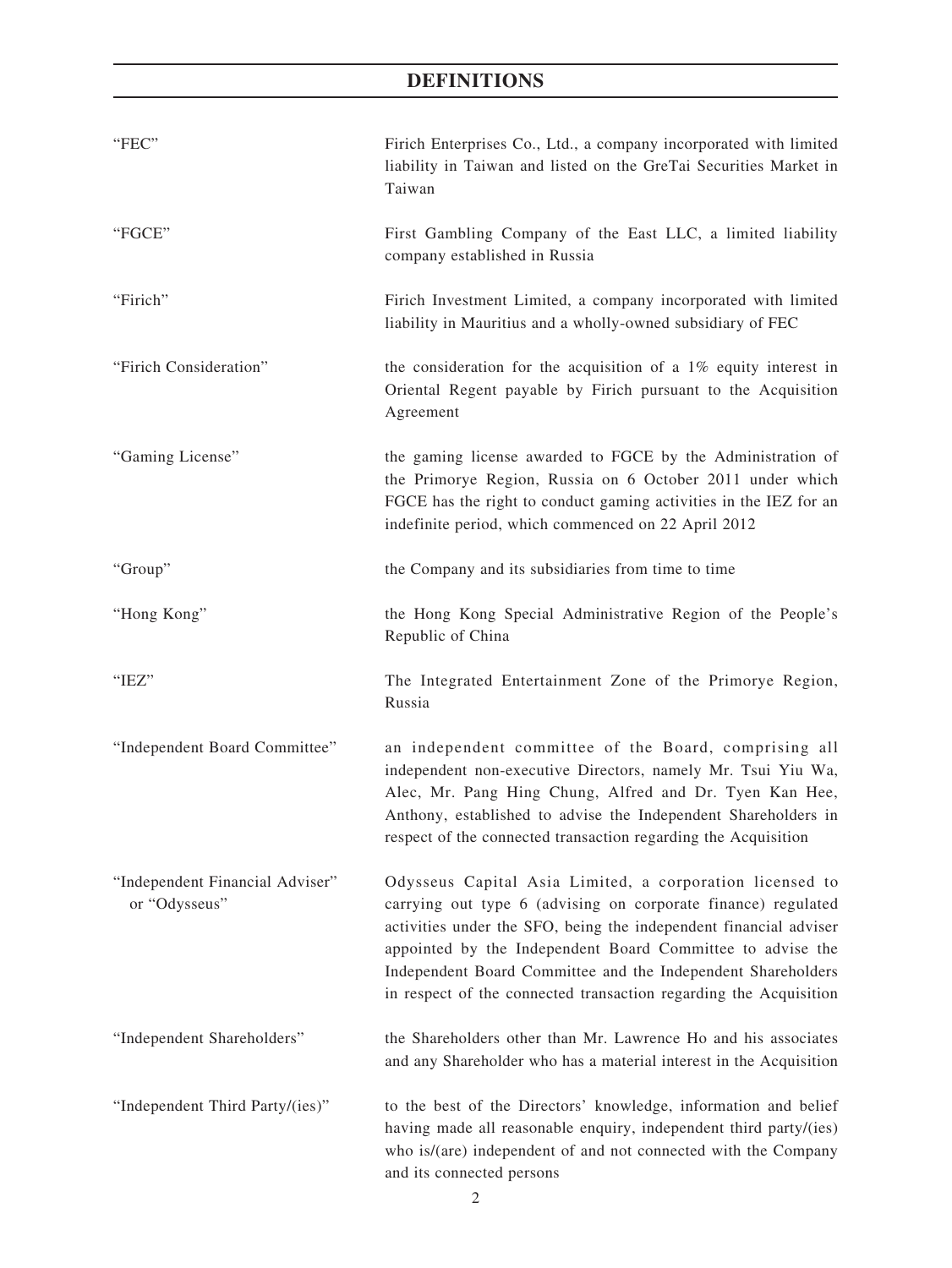| "Investigation"               | the investigation in respect of Mr. Drozdov by Russian authorities<br>related to an allegation of business malpractices in connection<br>with the construction by OOO Vladivostokservis of a solid waste<br>treatment facility constructed in Vladivostok, details of which are<br>set out in the announcement of the Company dated 11 November<br>2013, and matters arising out of or in connection with that<br>investigation and/or that construction project |
|-------------------------------|------------------------------------------------------------------------------------------------------------------------------------------------------------------------------------------------------------------------------------------------------------------------------------------------------------------------------------------------------------------------------------------------------------------------------------------------------------------|
| "Investment"                  | the subscription of a 46% interest in the enlarged issued share<br>capital of Oriental Regent by SARL pursuant to the terms and<br>conditions of the Investment Agreement                                                                                                                                                                                                                                                                                        |
| "Investment Agreement"        | the investment and shareholders agreement dated 23 August 2013<br>entered into among SARL, New Crescent, Firich, Elegant City and<br>Oriental Regent in respect of the Investment                                                                                                                                                                                                                                                                                |
| "Last Firich Transaction"     | the acquisition of 19,000 shares of Oriental Regent by Firich from<br>Elegant City pursuant to the Investment Agreement, details of<br>which have been set out in the circular of the Company dated 30<br>September 2013                                                                                                                                                                                                                                         |
| "Latest Practicable Date"     | 22 May 2014, being the latest practicable date prior to the printing<br>of this circular for ascertaining certain information for inclusion in<br>this circular                                                                                                                                                                                                                                                                                                  |
| "Listing Rules"               | the Rules Governing the Listing of Securities on the Stock<br>Exchange                                                                                                                                                                                                                                                                                                                                                                                           |
| "Macau"                       | Macao Special Administrative Region of the People's Republic of<br>China                                                                                                                                                                                                                                                                                                                                                                                         |
| "Mauritius"                   | The Republic of Mauritius                                                                                                                                                                                                                                                                                                                                                                                                                                        |
| "Melco"                       | Melco International Development Limited, a company listed on<br>the main board of the Stock Exchange, being the holding company<br>of New Crescent                                                                                                                                                                                                                                                                                                               |
| "Mr. Drozdov"                 | Mr. Oleg Drozdov, the sole shareholder of Elegant City                                                                                                                                                                                                                                                                                                                                                                                                           |
| "Mr. Lawrence Ho" or "Mr. Ho" | Mr. Ho, Lawrence Yau Lung, Chairman of the Board and a non-<br>executive director and a substantial shareholder of the Company                                                                                                                                                                                                                                                                                                                                   |
| "New Crescent"                | New Crescent Investments Limited, a company incorporated in the<br>BVI, being a wholly-owned subsidiary of Melco                                                                                                                                                                                                                                                                                                                                                 |
| "Oriental Regent"             | Oriental Regent Limited, a company incorporated in Hong Kong<br>with limited liability                                                                                                                                                                                                                                                                                                                                                                           |
|                               |                                                                                                                                                                                                                                                                                                                                                                                                                                                                  |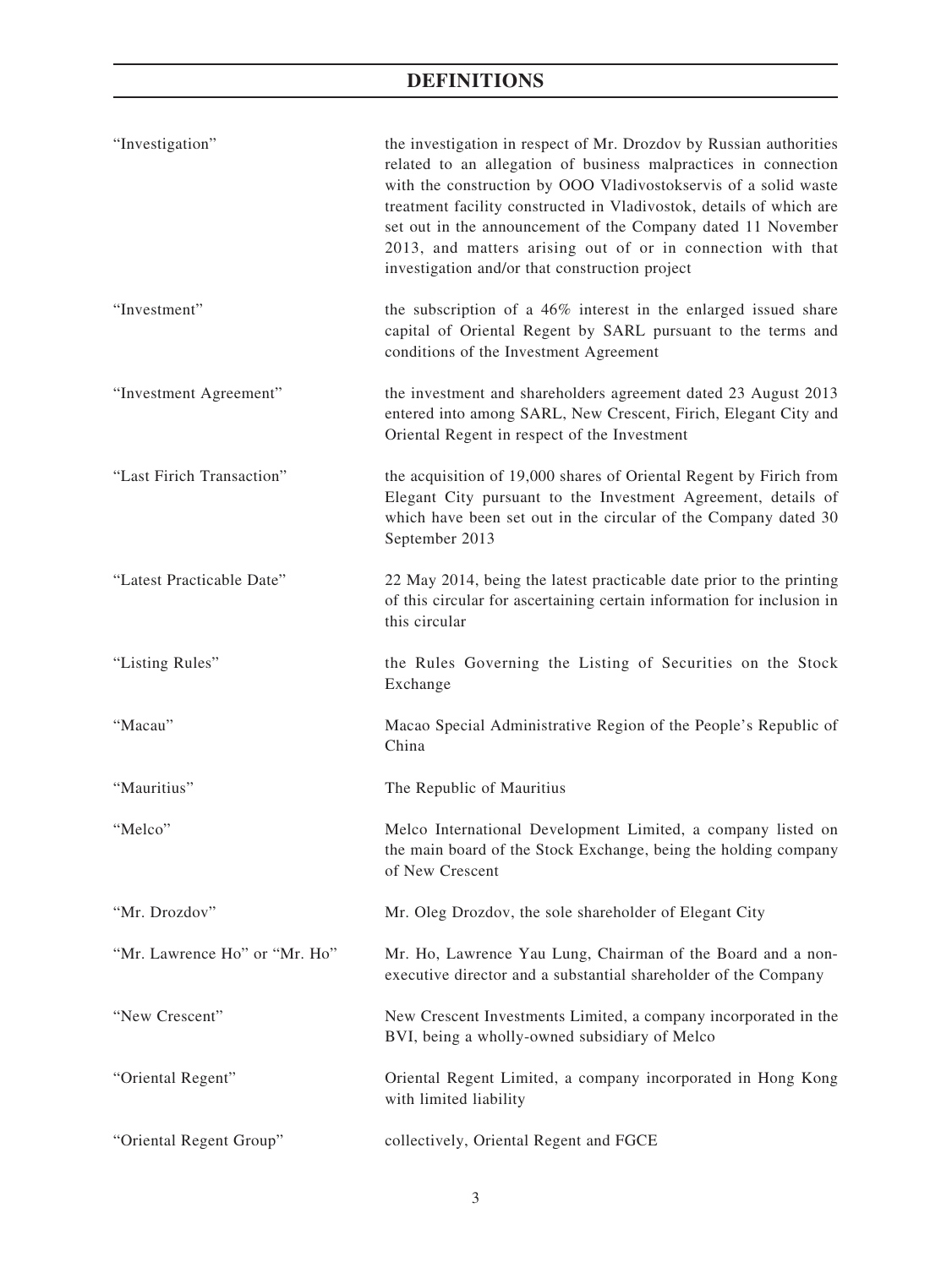| "Oriental Regent Shareholder(s)" | the shareholder(s) of Oriental Regent                                                                                                                                                                                                                                                                                                                                                                                                     |
|----------------------------------|-------------------------------------------------------------------------------------------------------------------------------------------------------------------------------------------------------------------------------------------------------------------------------------------------------------------------------------------------------------------------------------------------------------------------------------------|
| "Project"                        | the casino and resort complex on a parcel of land identified as Lot<br>9 situated in the IEZ, with a land area of approximately 90,455m <sup>2</sup><br>and total planned gross floor area of approximately 31,630m <sup>2</sup>                                                                                                                                                                                                          |
| "Russia"                         | The Russian Federation                                                                                                                                                                                                                                                                                                                                                                                                                    |
| "SARL"                           | Summit Ascent Russia Limited, a company incorporated in the<br>BVI, being a wholly-owned subsidiary of the Company                                                                                                                                                                                                                                                                                                                        |
| "SARL Consideration"             | the consideration for the acquisition of a $14\%$ equity interest in<br>Oriental Regent payable by SARL pursuant to the Acquisition<br>Agreement                                                                                                                                                                                                                                                                                          |
| "SFO"                            | Securities and Futures Ordinance (Chapter 571 of the Laws of<br>Hong Kong)                                                                                                                                                                                                                                                                                                                                                                |
| "SGM"                            | the special general meeting of the Company to be convened at<br>38th Floor, The Centrium, 60 Wyndham Street, Central, Hong<br>Kong on Friday, 13 June 2014 at 3:30 p.m. (or so soon thereafter<br>as the annual general meeting of the Company convened on the<br>same day and at the same place at 3:00 p.m. shall have been<br>concluded or adjourned) for the purpose of considering and, if<br>thought fit, approving the Acquisition |
| "Share $(s)$ "                   | the ordinary share(s) of $HK$0.05$ each in the capital of the<br>Company                                                                                                                                                                                                                                                                                                                                                                  |
| "Shareholder(s)"                 | the holder(s) of the $Share(s)$                                                                                                                                                                                                                                                                                                                                                                                                           |
| "Stock Exchange"                 | The Stock Exchange of Hong Kong Limited                                                                                                                                                                                                                                                                                                                                                                                                   |
| "substantial shareholder(s)"     | has the meaning ascribed to it under the Listing Rules                                                                                                                                                                                                                                                                                                                                                                                    |
| "HK\$"                           | Hong Kong dollar(s), the lawful currency of Hong Kong                                                                                                                                                                                                                                                                                                                                                                                     |
| "RUB"                            | Russian Rouble(s), the lawful currency of Russia                                                                                                                                                                                                                                                                                                                                                                                          |
| "US\$"                           | American dollar(s), the lawful currency of the United States of<br>America                                                                                                                                                                                                                                                                                                                                                                |
| $\cdot \cdot m^2$                | square $meter(s)$                                                                                                                                                                                                                                                                                                                                                                                                                         |
| $``q_0"$                         | per cent.                                                                                                                                                                                                                                                                                                                                                                                                                                 |

*Unless stated otherwise, translations of quoted currency values are made on an approximate basis and at the rates of US\$1 = RUB35.9, US\$1 = HK\$7.75 and RUB1 = HK\$0.22. Percentages and figures expressed have been rounded. No representation is made that any amounts in US\$, RUB or HK\$ can be or could have been converted at the relevant dates at the above or any other rates or at all.*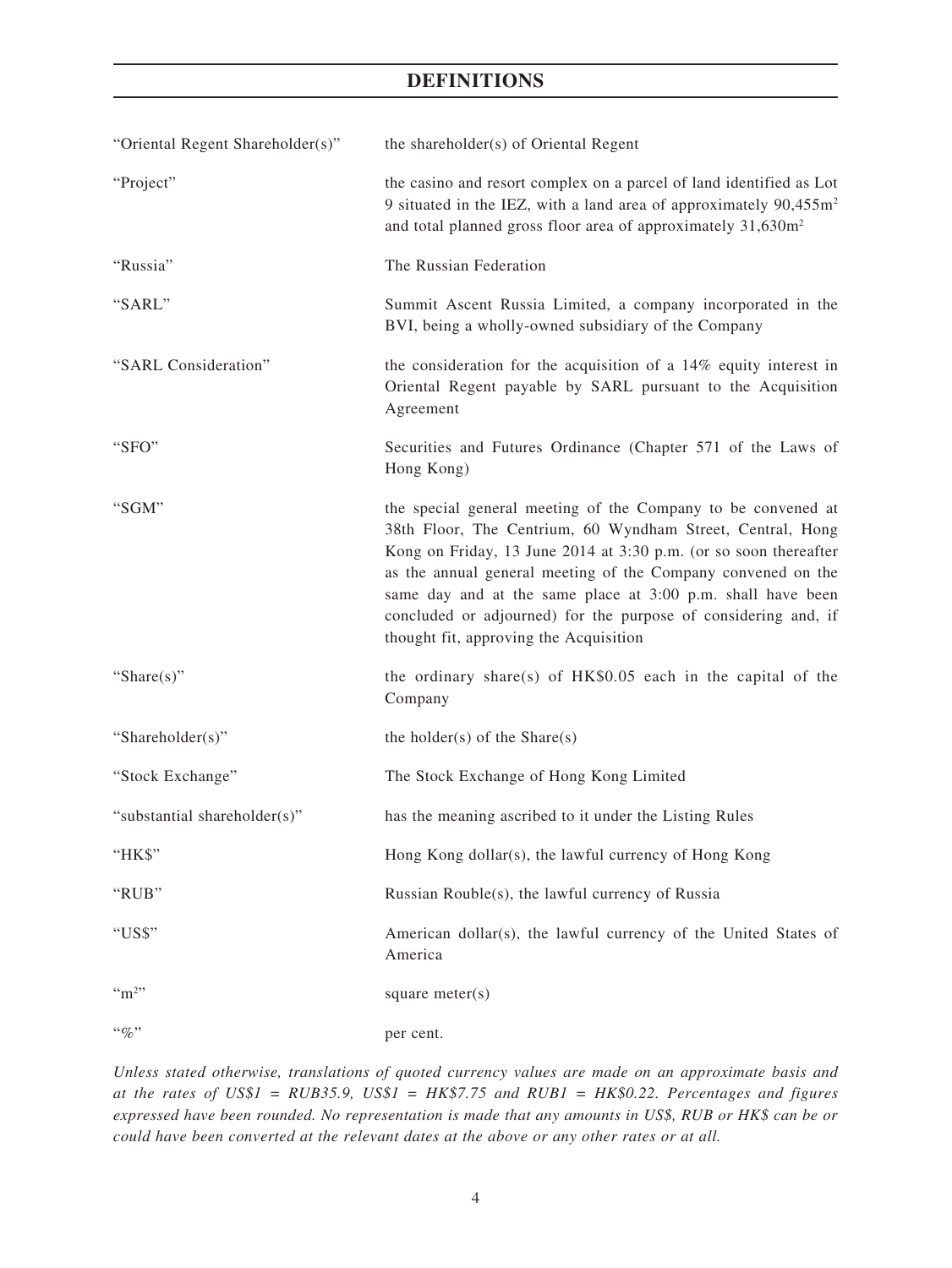# **SUMMIT ASCENT SUMMIT ASCENT HOLDINGS LIMITED**

*(incorporated in Bermuda with limited liability)* **(Stock Code: 102)**

*Non-executive Director: Registered office:* Mr. Ho, Lawrence Yau Lung *(Chairman)* Clarendon House

*Executive Director:* Hamilton HM 11 Mr. Wang, John Peter Ben *(Deputy Chairman)* Bermuda

*Independent Non-executive Directors: Head office in Hong Kong:* Mr. Tsui Yiu Wa, Alec Room 3701, 37th Floor Mr. Pang Hing Chung, Alfred The Centrium Dr. Tyen Kan Hee, Anthony 60 Wyndham Street

Church Street

Hong Kong

*Principal place of business in Hong Kong:* 6th Floor Victoria Centre 15 Watson Road Hong Kong

27 May 2014

*To the Shareholders*

Dear Sir or Madam,

## **DISCLOSEABLE AND CONNECTED TRANSACTION IN RELATION TO ACQUISITION OF AN ADDITIONAL INTEREST IN THE GAMING AND RESORT DEVELOPMENT PROJECT IN RUSSIA**

#### **(A) INTRODUCTION**

Reference is made to the announcements of the Company dated 17 October 2013, 31 October 2013 and 11 November 2013 and the circular of the Company dated 30 September 2013 in relation to, among other things, the subscription of a 46% of the equity interest in the enlarged issued share capital of Oriental Regent by SARL, a wholly-owned subsidiary of the Company, and the investment in a gaming and resort development project in the Primorye Region of Russia. Reference is also made to the Announcement and an announcement of the Company dated 23 April 2014 in respect of, among others, the non-legally binding memorandum of understanding dated 23 April 2014 entered into between Oriental Regent and China Construction (Russia) Company Limited.

Following completion of the Investment and subsequent investment as contemplated by the Investment Agreement, Oriental Regent became and remained as at the Latest Practicable Date owned by SARL, New Crescent, Firich and Elegant City as to 46%, 5%, 19% and 30% respectively.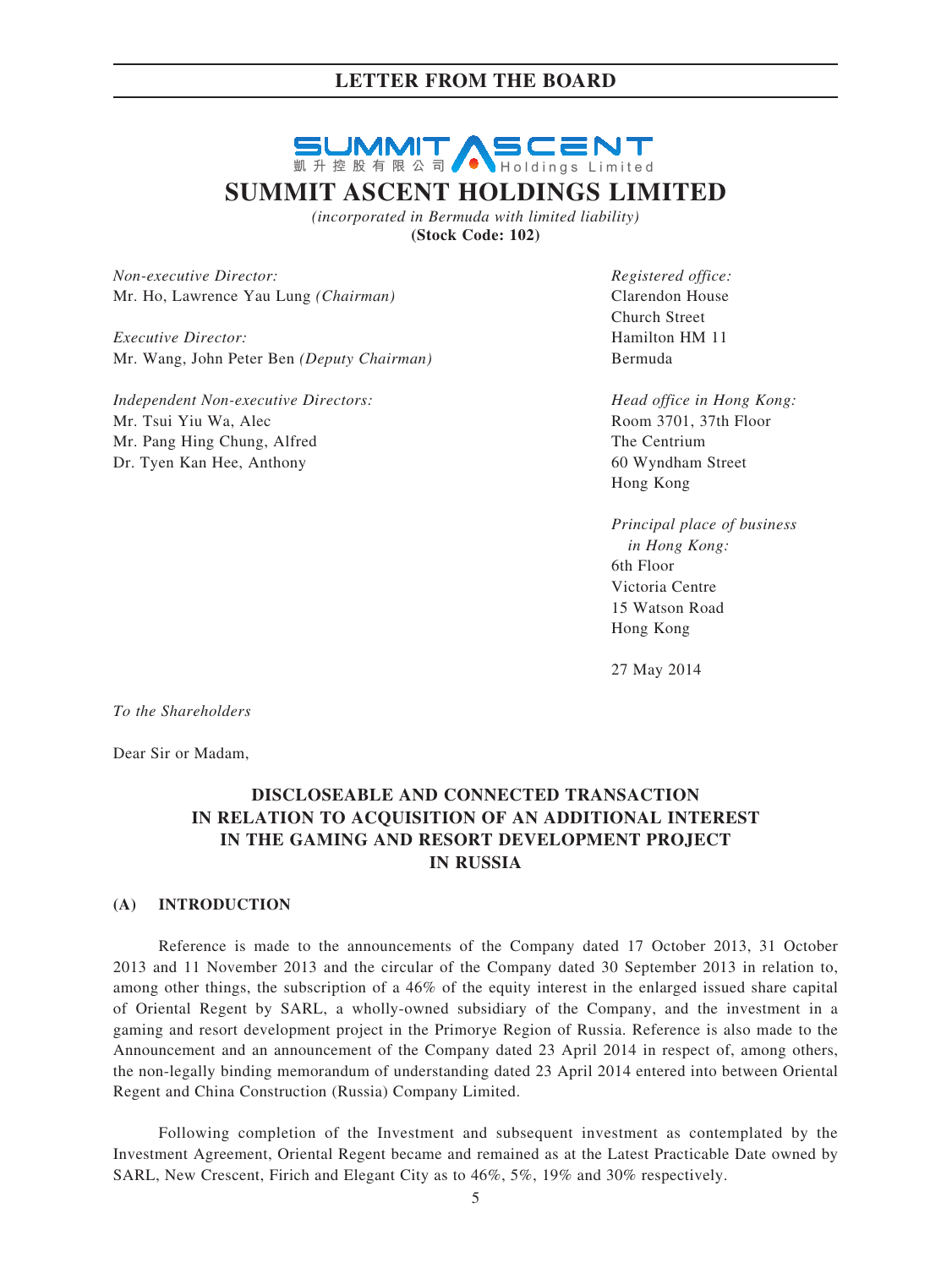As mentioned in the announcement of the Company dated 11 November 2013, Mr. Drozdov has been detained for reason unrelated to the Project. The unexpected detention of Mr. Drozdov has created unforeseen financing constraints in respect of the Project on the part of Elegant City. The Oriental Regent Shareholders are endeavouring to resolve those constraints, in the interests of all the Oriental Regent Shareholders and their respective shareholders. As set out in the Announcement, after arms' length negotiations and taking into account the financial position of Elegant City, on 23 April 2014, SARL, New Crescent, Firich, Elegant City and Oriental Regent entered into the Acquisition Agreement, pursuant to which (i) SARL and Firich have conditionally agreed to acquire and Elegant City has conditionally agreed to sell 14% and 1% of the equity interests in Oriental Regent respectively; and (ii) the parties to the Investment Agreement have agreed to amend certain terms of the Investment Agreement.

The purpose of this circular is to provide you with, among other things, (i) further details of the Acquisition Agreement (and the transactions contemplated thereunder); (ii) a letter of recommendation from the Independent Board Committee in relation to the Acquisition; (iii) a letter of advice from the Independent Financial Adviser in relation to the Acquisition; and (iv) the notice of SGM.

#### **(B) The ACQUISITION**

#### **The Acquisition Agreement**

Date: 23 April 2014

Parties: (1) SARL; (2) New Crescent; (3) Firich; (4) Elegant City; and (5) Oriental Regent

#### **Assets to be acquired**

Pursuant to the Acquisition Agreement, SARL and Firich have conditionally agreed to acquire and Elegant City has conditionally agreed to sell 14% and 1% of the equity interests in Oriental Regent respectively.

#### **The Consideration**

The SARL Consideration and the Firich Consideration shall be US\$20,244,000 (equivalent to approximately HK\$156,891,000) and US\$1,446,000 (equivalent to approximately HK\$11,207,000) respectively. The Consideration was mutually agreed among SARL, Firich and Elegant City based on commercial consideration and was negotiated on arms' length basis and has been determined based on, among other things, a valuation of two times the consolidated net asset value of Oriental Regent as at 31 December 2013. The Company considers such bases in arriving at the SARL Consideration reasonable in light of (i) the SARL Consideration has made reference to the consideration paid by Firich (an independent third party at that time) under the Investment, which was two times the proportionate consolidated net asset value of Oriental Regent upon completion of the Investment; (ii) the opening risk is comparatively lower by now as progress has been made to the Project since completion of the Investment in October 2013 and the casino is targeted to open in the last quarter of 2014; and (iii) the prevailing implied price-to-book ratio of over 10 times of the Company, the assets of which mainly comprise the Project, is significantly above the valuation of two times the consolidated net asset value of Oriental Regent as at 31 December 2013. Pursuant to the Investment Agreement, the consideration paid by SARL, Firich and New Crescent for the 46%, 19% and 5% of the equity interests in Oriental Regent were approximately US\$24.0 million (equivalent to approximately HK\$186.0 million) (which represented one time the proportionate consolidated net asset value of Oriental Regent upon completion of the Investment), US\$19.8 million (equivalent to approximately HK\$153.5 million) and US\$2.6 million (equivalent to approximately HK\$20.2 million).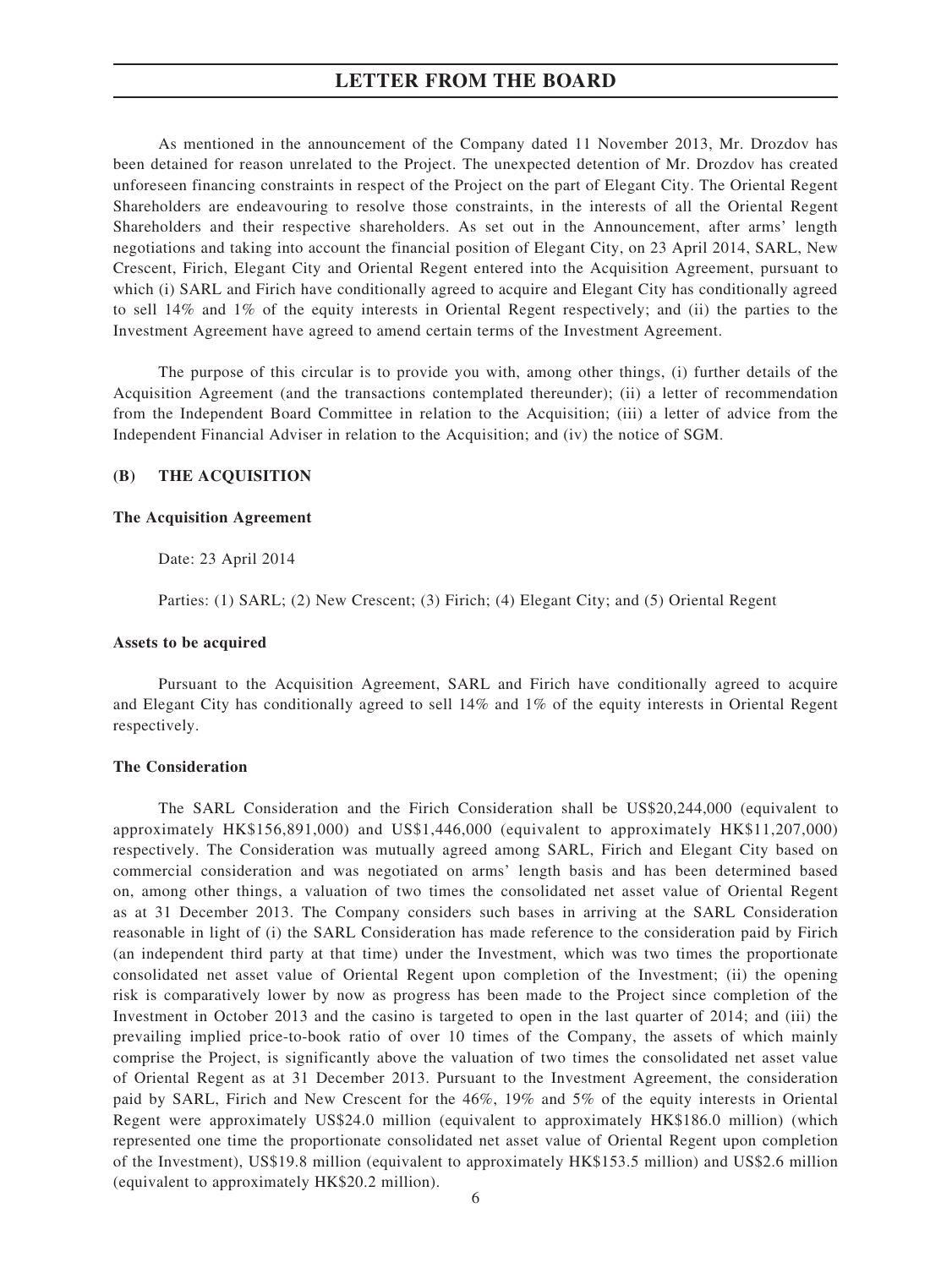The SARL Consideration will be payable in cash by SARL to Elegant City on the Completion Date in the following manner:

- (i) an amount equal to the amount of Elegant City's pro rata proportion of the Additional Funding agreed to be provided by Elegant City pursuant to the request for the Additional Funding to be made by Oriental Regent as referred to below in the section headed "The Additional Funding" (or, if the SARL Consideration is less than the amount of Elegant City's pro rata proportion of the Additional Funding agreed to be provided by Elegant City, the entire SARL Consideration) shall be paid, at Elegant City's direction, by SARL directly to Oriental Regent as settlement for the amount of Elegant City's pro rata proportion of the Additional Funding agreed to be provided by Elegant City; and
- (ii) the remaining balance of the SARL Consideration, if any, shall be paid by SARL to Elegant City.

The Firich Consideration will be payable in cash by Firich to Elegant City on the Completion Date in the following manner:

- (i) if the SARL Consideration is less than the amount of Elegant City's pro rata proportion of the Additional Funding agreed to be provided by Elegant City pursuant to the request for the Additional Funding to be made by Oriental Regent as referred to below in the section headed "The Additional Funding", an amount equal to such shortfall shall be paid by Firich directly to Oriental Regent as settlement for the remaining part of the amount of Elegant City's pro rata proportion of the Additional Funding agreed to be provided by Elegant City; and
- (ii) the remaining balance of the Firich Consideration, if any, shall be paid by Firich to Elegant City.

The SARL Consideration is expected to be funded by the internal resources of the Group and/or cash from issuing new equity by the Group.

#### **The Additional Funding**

As set out in an announcement of the Company dated 23 April 2014 in relation to, among other things, the update on the Project, the revised total capital expenditure of the Project (including preopening expenses but exclusive of value-added tax) is projected to be approximately US\$172 million (equivalent to approximately HK\$1,333 million), representing an increase from the previous estimate of US\$130 million (equivalent to approximately HK\$1,008 million) as set out in the circular of the Company dated 30 September 2013. The revision was as a result of further investigation and cost analysis of Phase 1 of the Project by the management of Oriental Regent, after taking into account the new re-design which is considered by the Directors to be necessary to bring the casino resort to an international standard. The increase in total capital expenditure is mainly attributable to the design changes, equipment and furniture upgrades, enhancement of casino security and surveillance systems as well as increase in material and labour costs.

After discussions with various banks and because of the high cost of bank financing involved at the current stage of the Project, the management of Oriental Regent consider that Oriental Regent may need to request additional financing from the Oriental Regent Shareholders.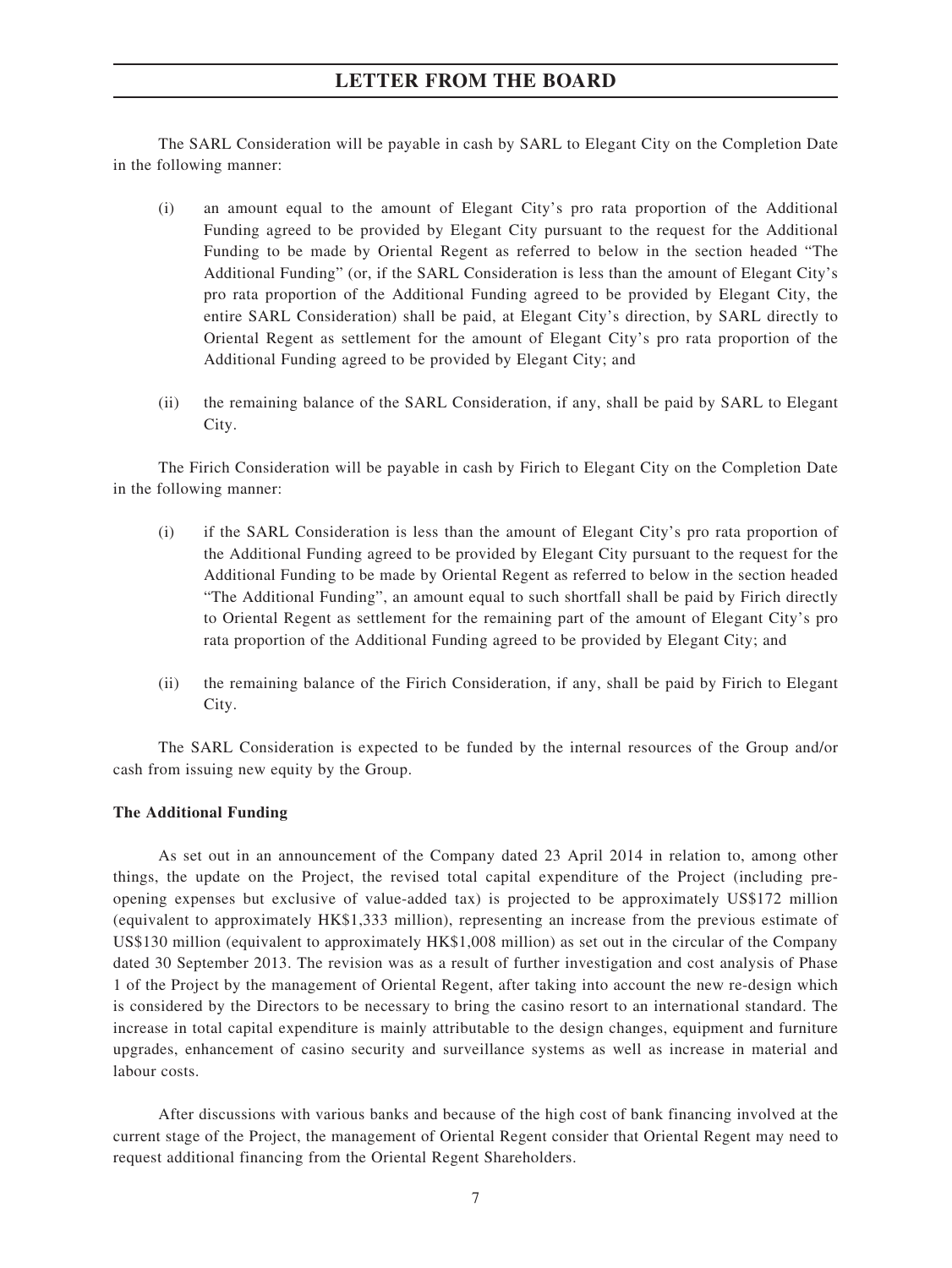Set out below is an illustration of the investment made or deemed to have been made (i) upon completion of the Investment and contribution of the subsequent funding immediately after completion of the Investment; and (ii) upon Completion, by the Oriental Regent Shareholders; and (iii) outstanding required investment to be made by the Oriental Regent Shareholders:

|       |                                                                                                                                      |             | <b>New</b>      |        | <b>Elegant</b> |              |
|-------|--------------------------------------------------------------------------------------------------------------------------------------|-------------|-----------------|--------|----------------|--------------|
|       |                                                                                                                                      | <b>SARL</b> | <b>Crescent</b> | Firich | <b>City</b>    | <b>Total</b> |
| (i)   | Upon completion of the Investment<br>and contribution of the subsequent<br>funding immediately after<br>completion of the Investment |             |                 |        |                |              |
|       | $-$ US\$ (million)                                                                                                                   | 32.5        | 3.5             | 13.4   | 21.2           | 70.6         |
|       | $-$ HK\$ equivalent ( <i>million</i> )                                                                                               | 251.9       | 27.1            | 103.9  | 164.3          | 547.2        |
| (ii)  | <b>Upon Completion</b>                                                                                                               |             |                 |        |                |              |
|       | $-$ US\$ (million)                                                                                                                   | 42.4        | 3.5             | 14.1   | 10.6           | 70.6         |
|       | - HK\$ equivalent <i>(million)</i>                                                                                                   | 328.6       | 27.1            | 109.3  | 82.2           | 547.2        |
| (iii) | Outstanding required investment (Note)                                                                                               |             |                 |        |                |              |
|       | $-$ US\$ (million)                                                                                                                   | 60.8        | 5.1             | 20.3   | 15.2           | 101.4        |
|       | $-$ HK\$ equivalent ( <i>million</i> )                                                                                               | 471.2       | 39.6            | 157.3  | 117.8          | 785.9        |
|       | Total investment $((ii)+(iii))$                                                                                                      |             |                 |        |                |              |
|       | $-$ US\$ (million)                                                                                                                   | 103.2       | 8.6             | 34.4   | 25.8           | 172.0        |
|       | - HK\$ equivalent <i>(million)</i>                                                                                                   | 799.8       | 66.7            | 266.6  | 200.0          | 1,333.1      |

*Note: The amounts represent pro rata proportions of the outstanding required investments based on the respective equity interests in Oriental Regent held by the Oriental Regent Shareholders upon Completion. There is no requirement or obligation on any of the Oriental Regent Shareholders to provide all or any portion of the outstanding required investment. However, according to the provisions of the Investment Agreement, the shareholding interest of any Oriental Regent Shareholder that does not provide its pro rata proportion of the outstanding required investment may be diluted.*

It is anticipated that no later than 30 June 2014, Oriental Regent shall notify the Oriental Regent Shareholders in writing of the exact amount of the Additional Funding required by Oriental Regent to fund the Project. The Additional Funding would be requested from the Oriental Regent Shareholders according to their respective pro rata proportions based on their respective equity interests in Oriental Regent immediately upon Completion. For the avoidance of doubt, the request for the Additional Funding would not impose any requirement or obligation on any of the Oriental Regent Shareholders to provide all or any portion of the Additional Funding. However, according to the provisions of the Investment Agreement, the shareholding interest of any Oriental Regent Shareholder that does not provide its pro rata proportion of the Additional Funding may be diluted.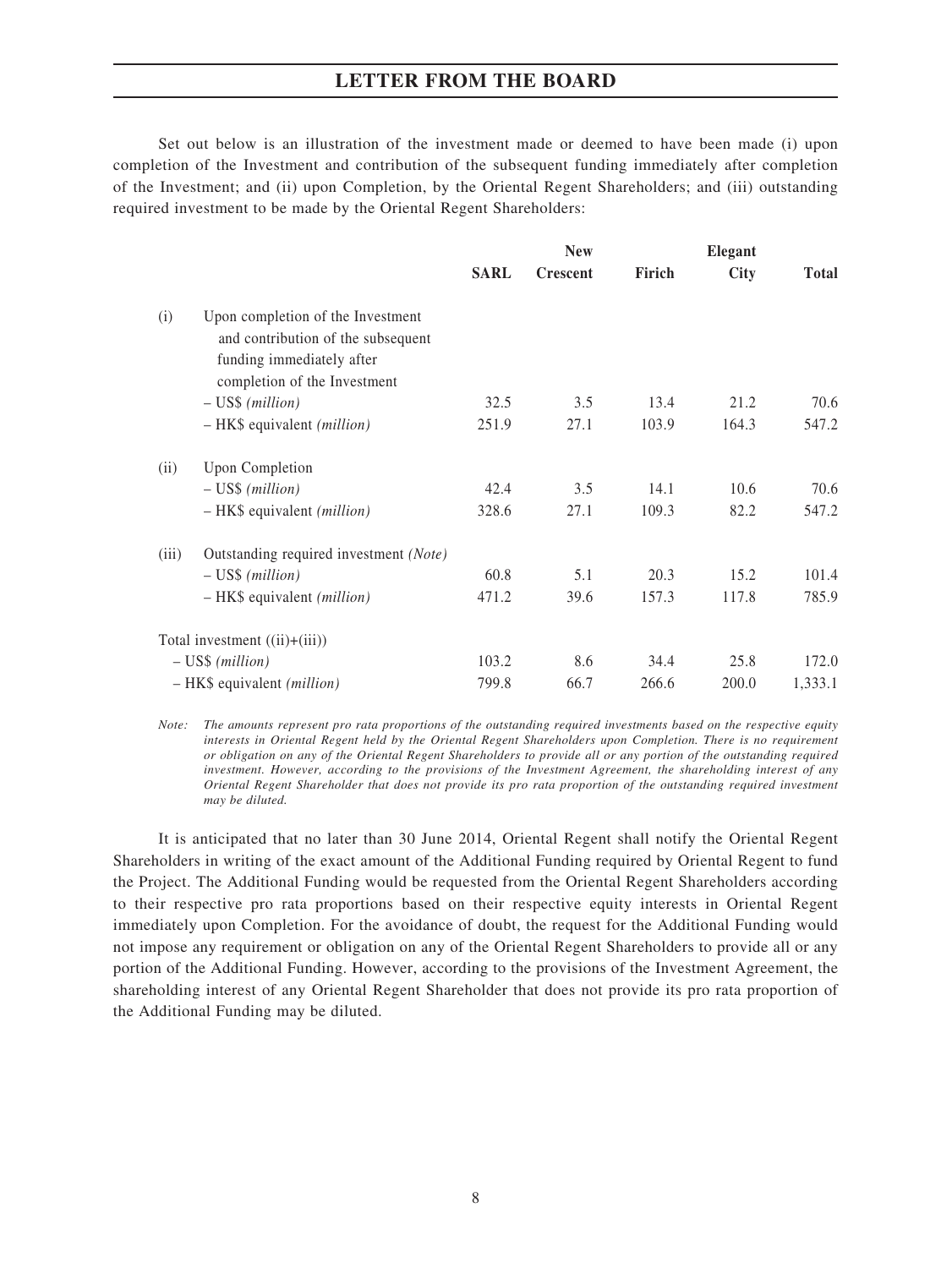#### **Conditions precedent**

Completion is subject to the following conditions being satisfied:

- (a) the Company obtaining all necessary consents and approvals (including shareholders' approval) required by the Company under the Listing Rules for the transactions contemplated by the Acquisition Agreement; and
- (b) there having been no breach of any covenant, representation or warranty under the Acquisition Agreement.

Condition (a) above shall not be waived and condition (b) may be waived unilaterally by the nonbreaching party. As at the Latest Practicable Date, none of the conditions precedent set out above have been fulfilled or waived (as the case maybe).

#### **Completion**

Upon fulfillment and/or waiver of all the conditions precedent set out above, Completion shall take place on the Completion Date (which shall be no later than 15 July 2014 or such other date as may be agreed in writing by SARL, New Crescent, Firich and Elegant City).

#### **Amendments to the Investment Agreement**

As a result of the acquisitions of an aggregate 15% equity interest in Oriental Regent by SARL and Firich from Elegant City and with effect from Completion, certain terms of the Investment Agreement shall be amended as described below.

#### *(i) Board of directors of Oriental Regent and FGCE*

The number of directors of the boards of Oriental Regent and FGCE to be appointed by the relevant Oriental Regent Shareholders will be changed as follows:

|                     | <b>Before Completion</b> |                |              | <b>Immediately after Completion</b> |
|---------------------|--------------------------|----------------|--------------|-------------------------------------|
|                     |                          | Number of      |              | Number of                           |
|                     |                          | directors of   |              | directors of                        |
|                     |                          | the boards of  |              | the boards of                       |
|                     |                          | Oriental       |              | Oriental                            |
|                     |                          | Regent and     |              | Regent and                          |
|                     | Shareholding             | <b>FGCE</b>    | Shareholding | <b>FGCE</b>                         |
| <b>SARL</b>         | 46%                      | $\overline{2}$ | 60%          | $\overline{2}$                      |
| <b>Elegant City</b> | $30\%$                   | 2              | 15%          |                                     |
|                     |                          |                |              | (Note)                              |
| Firich              | 19%                      |                | 20%          |                                     |
| New Crescent        | $5\%$                    | 1              | $5\%$        | 1                                   |
| Total               | 100%                     | 5              | 100%         | 5                                   |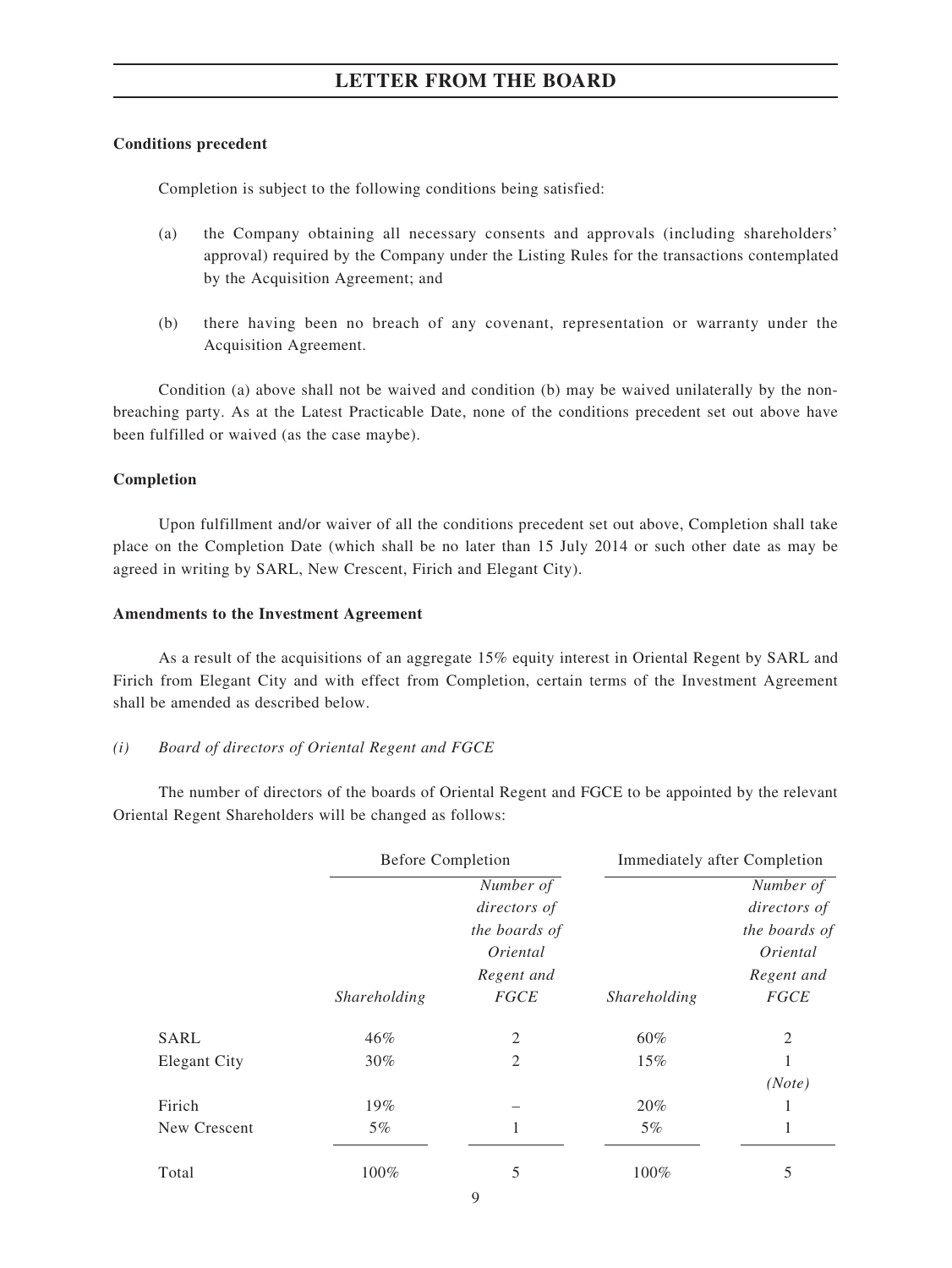- *Note: While the Investigation continues and unless and until Mr. Drozdov is exonerated, Elegant City shall not be entitled to appoint a director to either of the boards of Oriental Regent and FGCE and, instead, SARL shall be entitled to appoint an additional director to each of the boards of Oriental Regent and FGCE (being three directors in total appointed by SARL).*
- *(ii) Right of appointment of the board of directors of Oriental Regent and FGCE by Elegant City*

In the event that Elegant City holds in aggregate less than 5% of the issued share capital of Oriental Regent, Elegant City shall not be entitled to appoint any director to each board.

The Oriental Regent Shareholders at the relevant time shall negotiate in good faith to determine the appointment right(s) for the vacated board seat(s) amongst them with reference to each of their respective shareholdings in Oriental Regent.

*(iii) Quorum for meetings of directors of Oriental Regent and FGCE*

The quorum requirements for a meeting of directors of each of Oriental Regent and FGCE are adjusted to four directors, which must include at least one director of each of the relevant company appointed by Elegant City, SARL, New Crescent and Firich respectively.

While the Investigation continues and unless and until Mr. Drozdov is exonerated, the quorum requirements for a meeting of directors of each of Oriental Regent and FGCE are adjusted to three directors, which must include at least one director of each of the relevant company appointed by SARL, New Crescent and Firich respectively.

Save for the above, the provisions of the Investment Agreement shall remain and continue in full force and effect and be binding on the parties to the Investment Agreement.

#### **(C) INFORMATION ON ORIENTAL REGENT AND THE ORIENTAL REGENT GROUP**

#### **Casino resort project of the Oriental Regent Group**

Oriental Regent is an investment holding company holding 100% of FGCE, which holds a gaming license awarded by the Administration of the Primorye Region to conduct gaming activities in the Integrated Entertainment Zone of the Primorye Region, Russia, pursuant to which the Project is being developed by FGCE. The Primorye Region is in the Far Eastern economic region of Russia and has the city of Vladivostok as its administrative center. The gaming license held by FGCE has been granted for an indefinite period and commenced on 22 April 2012.

As at the Latest Practicable Date, the superstructure (including foundations and shell (floors and roof)) of the main casino and hotel building had already been constructed while most of the internal engineering and finishing works and utility facilities of the main casino and hotel building were still to be completed. The casino and resort complex is expected to have approximately 119 hotel rooms, 800 slot machines, 25 VIP gaming tables, 15 mass market baccarat tables and 25 mass market tables providing other table games in the first year. The casino is targeted to open in the last quarter of 2014.

#### **Financial information of the Oriental Regent Group**

Set out below are certain of the consolidated financial information of Oriental Regent and the financial information of FGCE for each of the relevant periods under review as taken from the management accounts of Oriental Regent and FGCE respectively.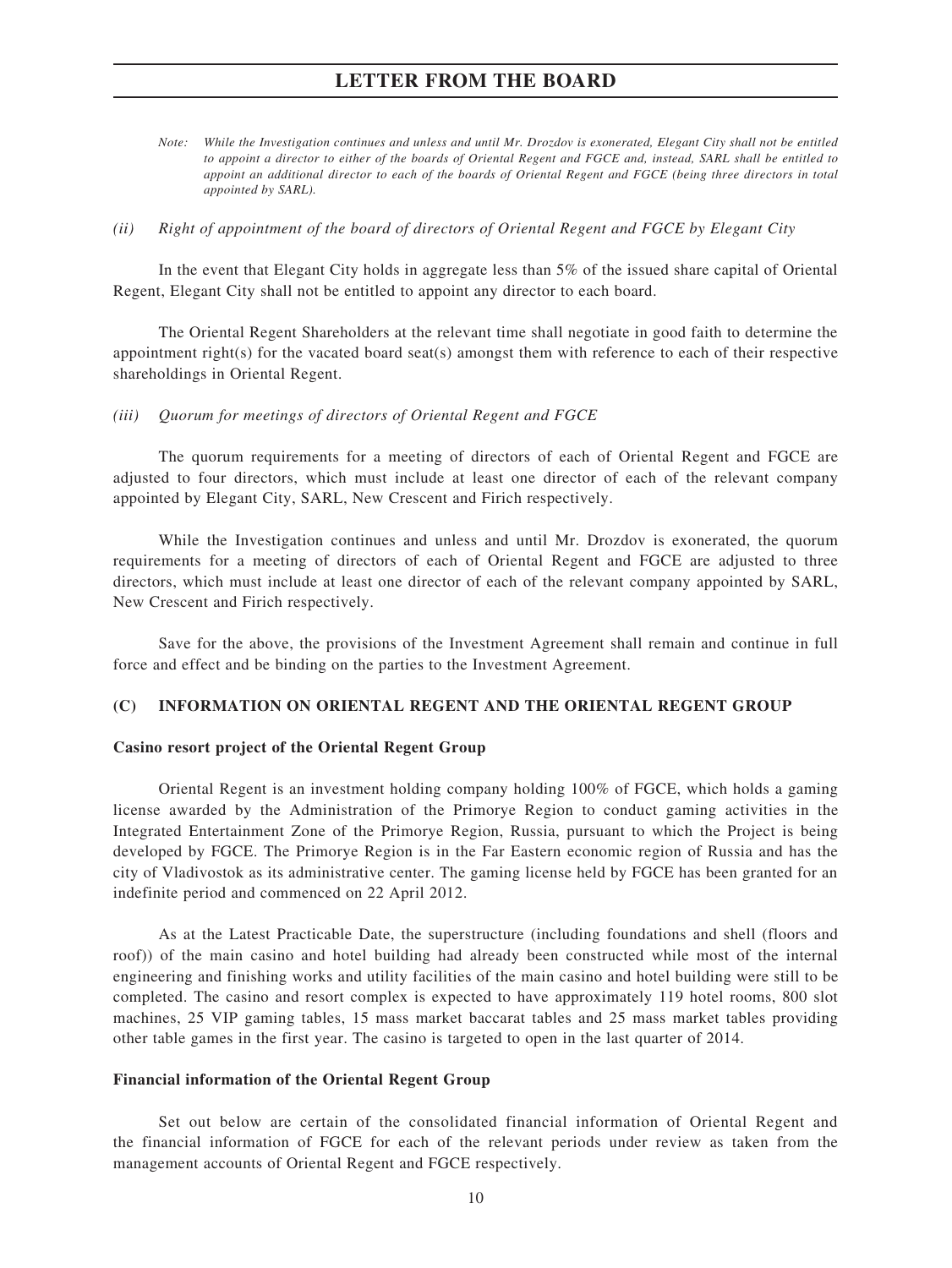## *Oriental Regent*

|                                              | For the six     | For the year  | For the year  |
|----------------------------------------------|-----------------|---------------|---------------|
|                                              | months ended 31 | ended 30 June | ended 30 June |
|                                              | December 2013   | 2013          | 2012          |
|                                              | HK\$            | HK\$          | HK\$          |
| Loss before taxation and extraordinary items | (5,747,000)     | (4,688,000)   | (68,000)      |
| Loss after taxation and extraordinary items  | (5,442,000)     | (4,688,000)   | (68,000)      |

*Note: The financial year end of Oriental Regent was changed from 30 June to 31 December during the year ended 31 December 2013.*

The consolidated net assets of Oriental Regent as at 31 December 2013 were approximately HK\$560.7 million.

### *FGCE*

|                               | For the six     | For the year   | For the year   |
|-------------------------------|-----------------|----------------|----------------|
|                               | months ended 31 | ended 30 June  | ended 30 June  |
|                               | December 2013   | 2013           | 2012           |
|                               | <b>RUB</b>      | <b>RUB</b>     | RUB            |
| Profit/(Loss) before taxation | (11,303,000)    | 157,000        | (2,979,000)    |
| and extraordinary items       | (equivalent to  | (equivalent to | (equivalent to |
|                               | approximately   | approximately  | approximately  |
|                               | US\$315,000 or  | US\$4,000 or   | US\$83,000 or  |
|                               | approximately   | approximately  | approximately  |
|                               | HK\$2,487,000)  | HK\$35,000)    | HK\$655,000)   |
| Profit/(Loss) after taxation  | (10,525,000)    | 73,000         | (3,032,000)    |
| and extraordinary items       | (equivalent to  | (equivalent to | (equivalent to |
|                               | approximately   | approximately  | approximately  |
|                               | US\$293,000 or  | US\$2,000 or   | US\$84,000 or  |
|                               | approximately   | approximately  | approximately  |
|                               | HK\$2,316,000)  | HK\$16,000)    | HK\$667,000)   |

The net assets of FGCE as at 31 December 2013 were approximately RUB869.6 million (equivalent to approximately HK\$191.3 million).

### **Shareholding structure of the Oriental Regent Group**

Set out below are the shareholding structure charts of the Oriental Regent Group (i) as at the Latest Practicable Date; and (ii) immediately after Completion.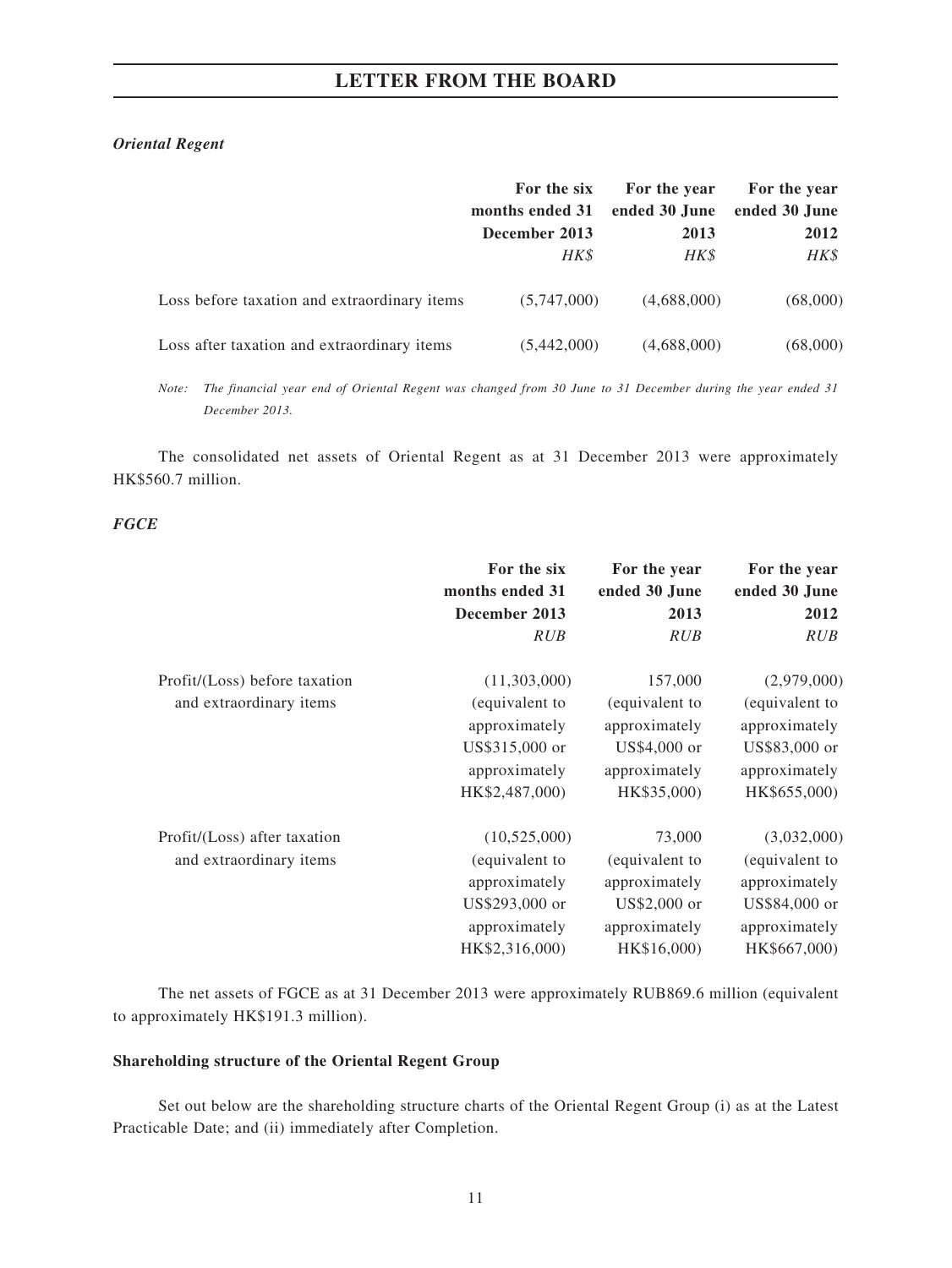(i) As at the Latest Practicable Date



(ii) Immediately after Completion

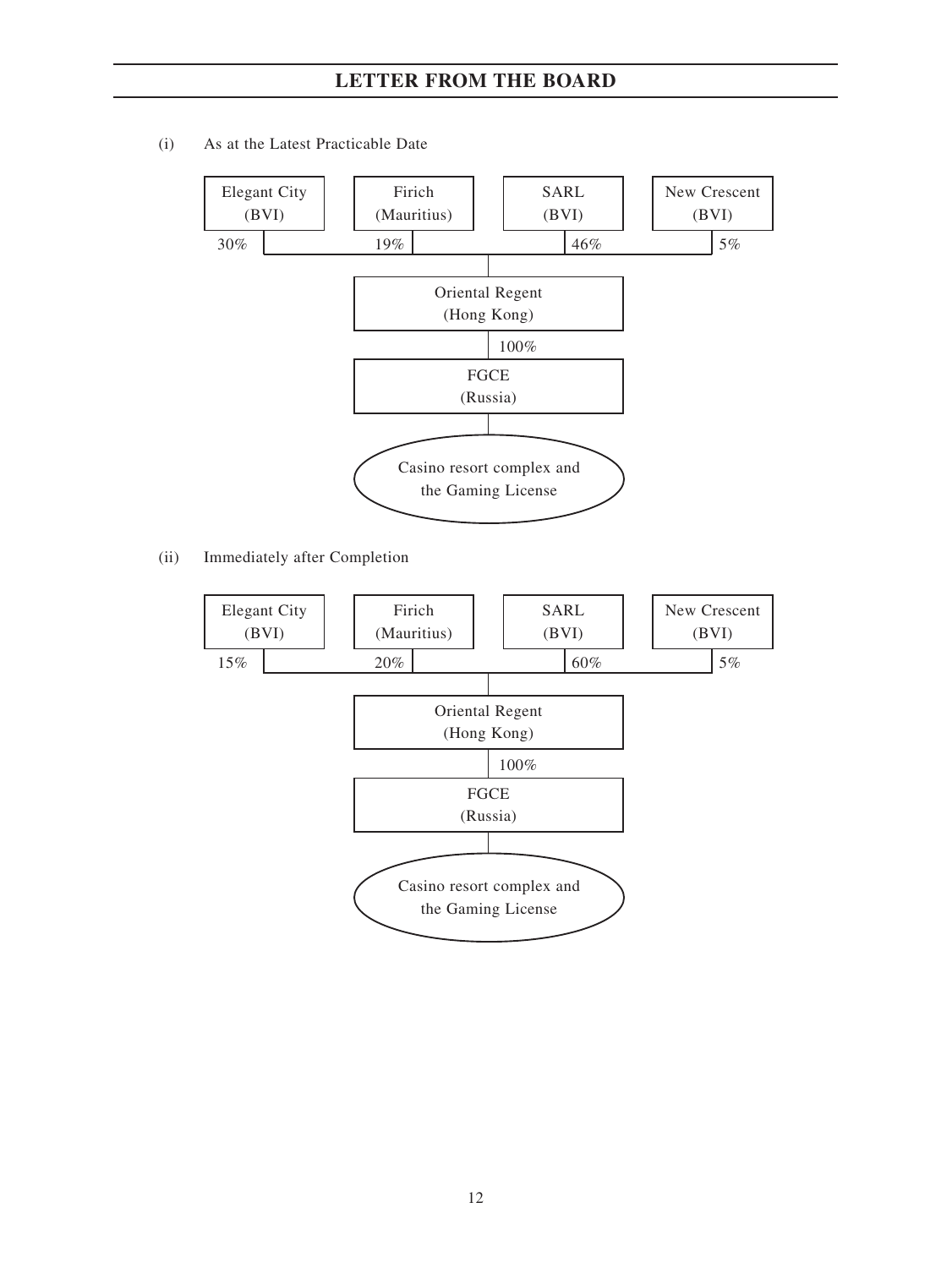#### **(D) FINANCIAL EFFECTS OF THE ACQUISITION**

#### **Earnings**

Upon Completion, the 60%-owned Oriental Regent will continue to be accounted for as a jointly controlled entity of the Company and its results will be equity accounted for in the financial statements of the Group. The Oriental Regent Group recorded no turnover and some pre-opening losses for the six months ended 31 December 2013. The Directors consider that the impact of the Acquisition on the Group's earnings will be minimal immediately upon Completion. Nevertheless, it is anticipated that the Acquisition will have a positive effect on the Group's earnings upon completion of the Project as set out under the section headed "(E) Reasons for and benefits of the Acquisition" below.

#### **Assets and liabilities**

Upon Completion, Oriental Regent will continue to be accounted for as a jointly controlled entity in the financial statements of the Group. It is expected that the payment of the Consideration upon Completion will reduce the bank balances and cash and increase the investments in joint ventures correspondingly and there will not be any material impact on the total assets and total liabilities of the Group. On acquisition of further interest in Oriental Regent, any excess of the cost of the investment over the Group's share of the net fair value of the identifiable assets and liabilities of Oriental Regent is recognised as goodwill, which is included within the carrying amount of the investment in Oriental Regent. The investment in Oriental Regent (including goodwill) will be reviewed for impairment annually or whenever there is an indication that it may be impaired.

#### **(E) REASONS FOR AND BENEFITS OF THE ACQUISITION**

As referred to above in the section headed "(A) Introduction" of this letter, Mr. Drozdov has been detained for reason unrelated to the Project and that has created unforeseen financing constraints in respect of the Project on the part of Elegant City. The Oriental Regent Shareholders are endeavouring to resolve those constraints, in the interests of all the Oriental Regent Shareholders and their respective shareholders. After arms' length negotiations and taking into account the financial position of Elegant City, SARL, New Crescent, Firich, Elegant City and Oriental Regent entered into the Acquisition Agreement.

The aggregate of the SARL Consideration and the Firich Consideration of approximately US\$21.7 million (equivalent to approximately HK\$168.2 million) is anticipated to exceed the amount of Elegant City's pro rata proportion of the Additional Funding of approximately US\$15.2 million (equivalent to approximately HK\$117.8 million), based on the revised total capital expenditure of the Project (including pre-opening expenses but exclusive of value-added tax) of US\$172 million (equivalent to approximately HK\$1,333 million) and assuming the Additional Funding will be entirely financed by the Oriental Regent Shareholders.

The proposed further acquisition of 14% of the equity interest in Oriental Regent allows the Company to gain further exposure to this potentially rewarding Project. The proposed casino resort has the advantage of being geographically close to the target feeder markets, i.e. the three Chinese provinces in Northeastern China, namely, Heilongjiang, Jilin and Liaoning. In addition, Russia currently offers a very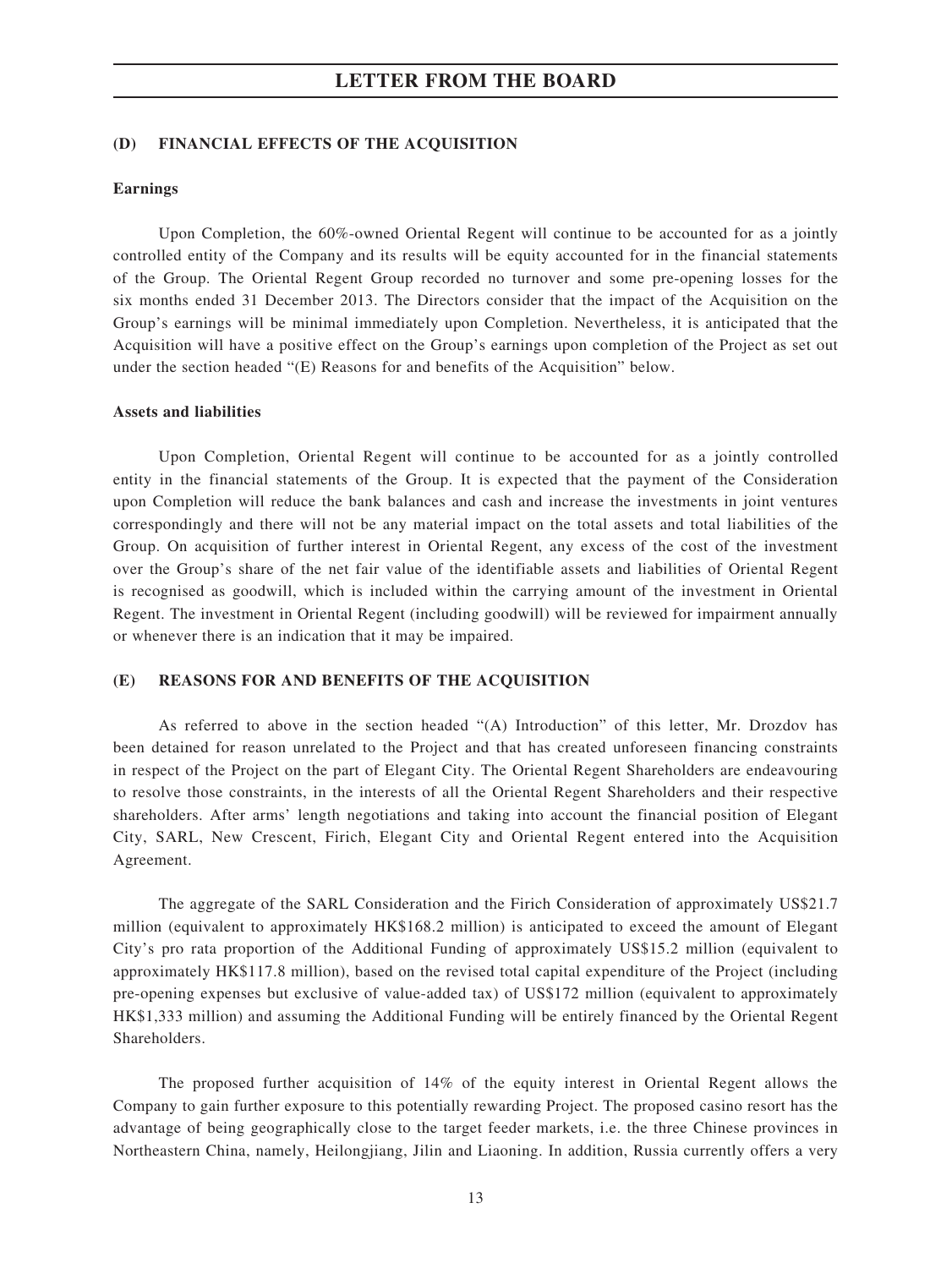favorable tax environment for gaming business compared to other jurisdictions. It is also expected that the Project will give the Company a first mover advantage as the proposed casino resort will most likely be the first legal casino to start operating in the Far Eastern Region of Russia since the ban of gambling in the country (except for the four designated border zones) in 2009. It is anticipated that the Company will be able to secure a satisfactory return for its investment in the Project.

After consultation with the Company's auditors, it is noted that, upon Completion, Oriental Regent will continue to be accounted for as a jointly controlled entity for financial reporting purpose and its results will be equity accounted for in the financial statements of the Group on the basis that SARL will continue, whether before or after Completion, not to have the ability to direct the relevant activities of Oriental Regent unilaterally but subject to the mutual consents among the Oriental Regent Shareholders in making the decisions on significant decisions and/or transactions.

The Directors consider that the Acquisition is in the interests of the Company and the Shareholders as a whole and that the terms of the Acquisition Agreement are on normal commercial terms and fair and reasonable.

#### **(F) INFORMATION IN RESPECT OF THE PARTIES**

The Company has been engaged in trading of tiles and engineering operations products. SARL is an investment holding company and a wholly-owned subsidiary of the Company. It is a special purpose company which has been established for the purpose of making the investment in the Project and does not have any other assets.

New Crescent is an investment holding company and a wholly-owned subsidiary of Melco International Development Limited, which is listed on the Stock Exchange, and an associate of Mr. Lawrence Ho, who is a substantial shareholder of the Company. New Crescent is a special purpose company which has been established for making the investment in the Project and does not have any other assets.

Firich is an investment holding company and a wholly-owned subsidiary of FEC. Firich is a special purpose company which has been established for making the investment in the project and does not have any other assets. FEC is a company listed on GreTai Securities Market in Taiwan. It is primarily engaged in the manufacture, installation and maintenance of electronic gaming machines, multi-player gaming terminals, VLT and Lottery POS. Its products are widely deployed in Macau, Mainland China, Taiwan, Korea, the United States of America and a number of European countries. As at the Latest Practicable Date, save for being the holder of a 19% equity interest in Oriental Regent and the possible purchase of approximately US\$35 million (equivalent to approximately HK\$271 million) worth of Shares by FEC and its related parties as disclosed in an announcement of the Company dated 23 April 2014 in relation to, among other things, the possible Share sale by a substantial Shareholder, Firich is an Independent Third Party.

Elegant City is an investment holding company and ultimately owned by Mr. Drozdov, a Russian businessman primarily engaged in construction business in the Primorye Region, Russia. Elegant City's principal investment is its 30% equity interest in Oriental Regent. As at the Latest Practicable Date, save for being the holder of 30% equity interest in Oriental Regent, Elegant City is an Independent Third Party.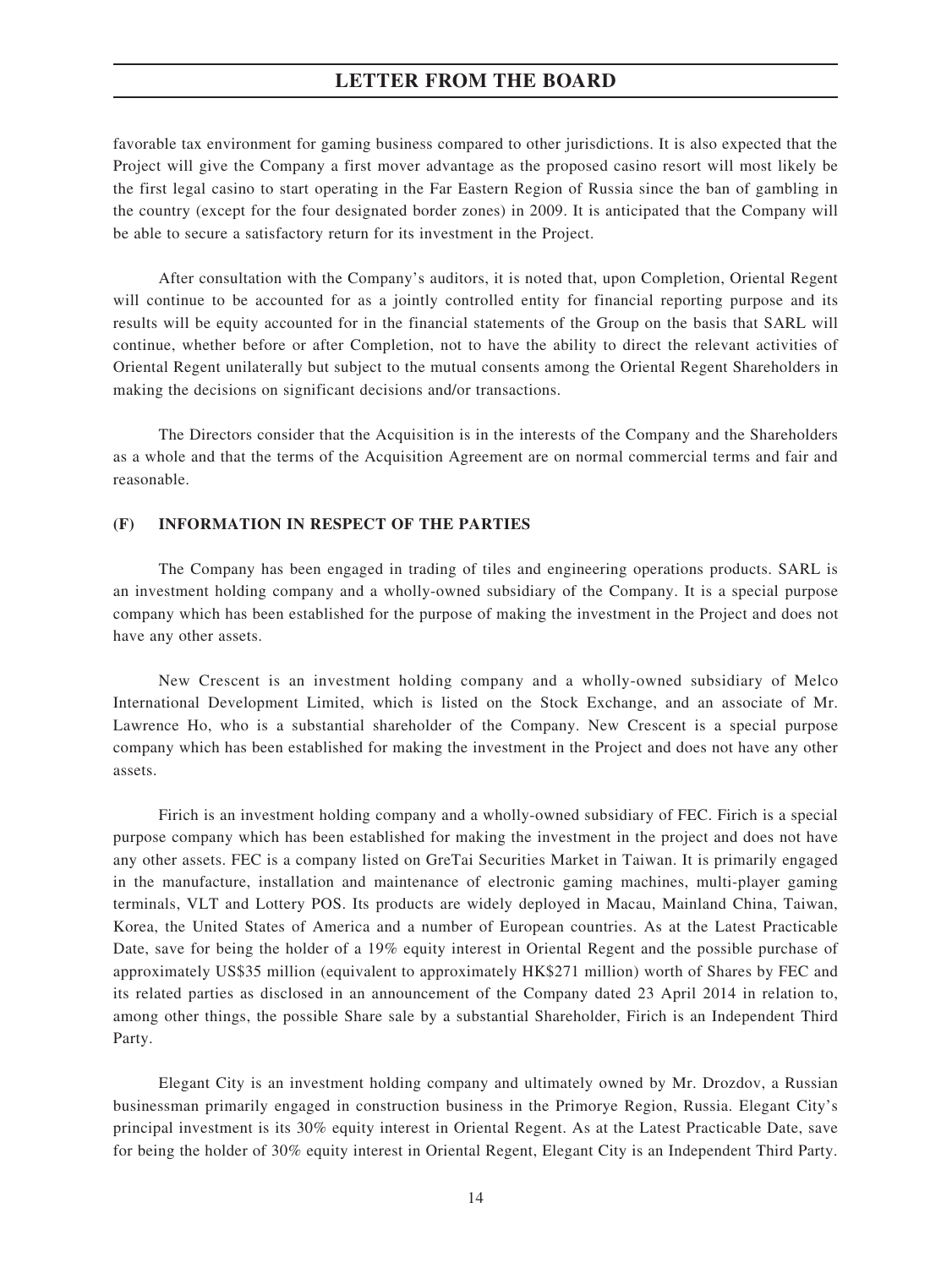Oriental Regent is an investment holding company, established under the laws of Hong Kong on 12 August 2010, which currently holds the entire equity interest in FGCE and the Project.

#### **(G) IMPLICATIONS UNDER THE LISTING RULES**

As one or more of the applicable percentage ratios for the Acquisition (after aggregating related transactions in the last 12 months immediately preceding the date of the Announcement) exceed 25% and all of the applicable percentage ratios for the Acquisition are not 100% or more, the Acquisition constitutes a major transaction for the Company. Since the Company has already complied with the major transaction requirements under Chapter 14 of the Listing Rules in respect of the related transactions in the last 12 months immediately preceding the date of the Announcement and all the applicable percentage ratios for the Acquisition (on a stand-alone basis) do not exceed 25%, the Acquisition is only subject to notification and announcement requirements but exempt from shareholders' approval requirement under Chapter 14 of the Listing Rules.

Upon Completion, Oriental Regent will become a subsidiary of the Company for the purpose of the Listing Rules as SARL will hold over 50% equity interest in Oriental Regent, albeit Oriental Regent will continue to be accounted for as a jointly controlled entity for financial reporting purpose and its results will be equity accounted for in the financial statements of the Group.

The Acquisition also constitutes a connected transaction for the Company under Rule 14A.13(1)(b) (i) of the Listing Rules, because New Crescent is a substantial shareholder of Oriental Regent under the Listing Rules and an associate of Mr. Lawrence Ho, Chairman of the Board and a non-executive director and a substantial shareholder of the Company holding 205,856,232 Shares (representing approximately 28.14% of the total issued share capital of the Company) through Quick Glitter Limited, a company which is wholly owned by him, as at the Latest Practicable Date. As one or more of the applicable percentage ratios for the Acquisition are not less than 5% and the total consideration is not less than HK\$10 million, the Acquisition is subject to reporting, announcement and independent shareholders' approval requirement under Chapter 14A of the Listing Rules. Mr. Ho and his associates and any Shareholder who has a material interest in the Acquisition will abstain from voting in respect of the resolution to be proposed at the SGM to approve the Acquisition. Save for Mr. Ho who did not attend and had abstained from voting on the board meeting in respect of the board resolution approving the Acquisition, none of the Directors have a material interest in the Acquisition who were required to abstain from voting on the board resolution approving the Acquisition.

## **(H) THE INDEPENDENT BOARD COMMITTEE AND THE INDEPENDENT FINANCIAL ADVISER**

The Independent Board Committee, made up of all independent non-executive Directors, namely, Mr. Tsui Yiu Wa, Alec, Mr. Pang Hing Chung, Alfred and Dr. Tyen Kan Hee, Anthony, has been established to advise the Independent Shareholders in respect of the Acquisition. Odysseus has been appointed as the independent financial adviser to advise the Independent Board Committee and the Independent Shareholders in this respect.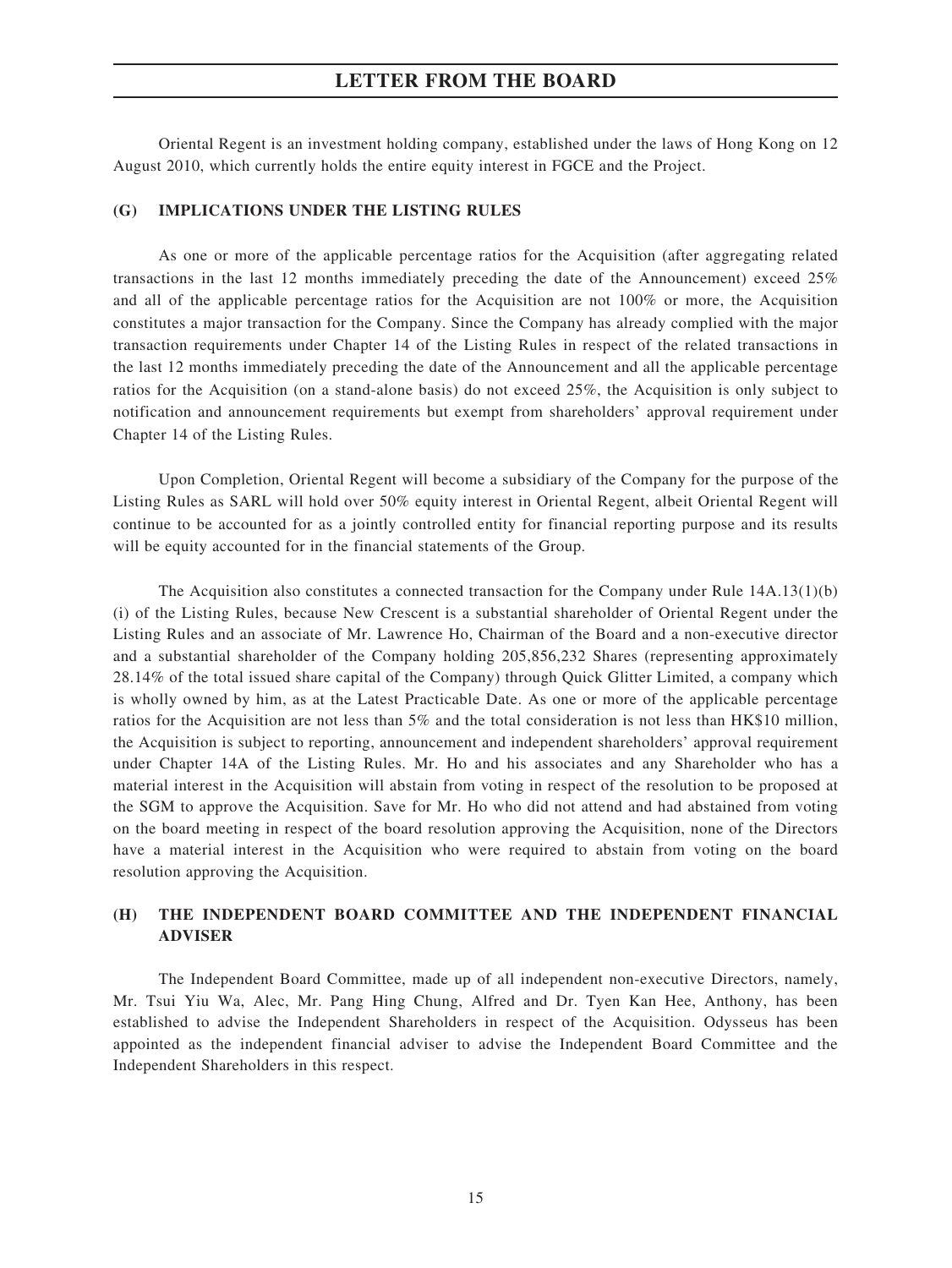#### **(I) RECOMMENDATIONS IN RESPECT OF VOTING**

The Directors consider that the Acquisition is in the interests of the Company and the Shareholders as a whole and that the terms of the Acquisition Agreement are on normal commercial terms and fair and reasonable. Accordingly, the Directors recommend that the Independent Shareholders vote in favour of the resolution to be proposed at the SGM to approve the Acquisition.

Your attention is drawn to (i) the letter of recommendation from the Independent Board Committee in respect of the Acquisition which is set out on page 17 of this circular; and (ii) the letter of advice from Odysseus in respect of the Acquisition which is set out on pages 18 to 28 of this circular. The Independent Board Committee, having taken into account of the advice and recommendation of Odysseus, considers the terms of the Acquisition Agreement are on normal commercial terms, fair and reasonable and in the interests of the Company and the Shareholders as a whole. Accordingly, the Independent Board Committee and Odysseus recommend that the Independent Shareholders vote in favour of the resolution to be proposed at the SGM to approve the Acquisition.

#### **(J) SGM**

The notice of the SGM is set out on pages SGM-1 to SGM-2 of this circular. Whether or not you are able to attend the SGM, you are requested to complete and return the accompanying form of proxy in accordance with the instructions printed thereon to the Hong Kong branch share registrar and transfer office of the Company at 17M Floor, Hopewell Centre, 183 Queen's Road East, Wanchai, Hong Kong as soon as possible and in any event not less than 48 hours before the time appointed for the holding of the SGM or any adjournment thereof (as the case may be). Completion and return of the form of proxy will not preclude you from attending and voting in person at the SGM or any adjournment thereof should you so wish.

#### **(K) ADDITIONAL INFORMATION**

Your attention is also drawn to the additional information as set out in the appendix to this circular.

Yours faithfully, for and on behalf of **SUMMIT ASCENT HOLDINGS LIMITED Wang, John Peter Ben** *Deputy Chairman and Executive Director*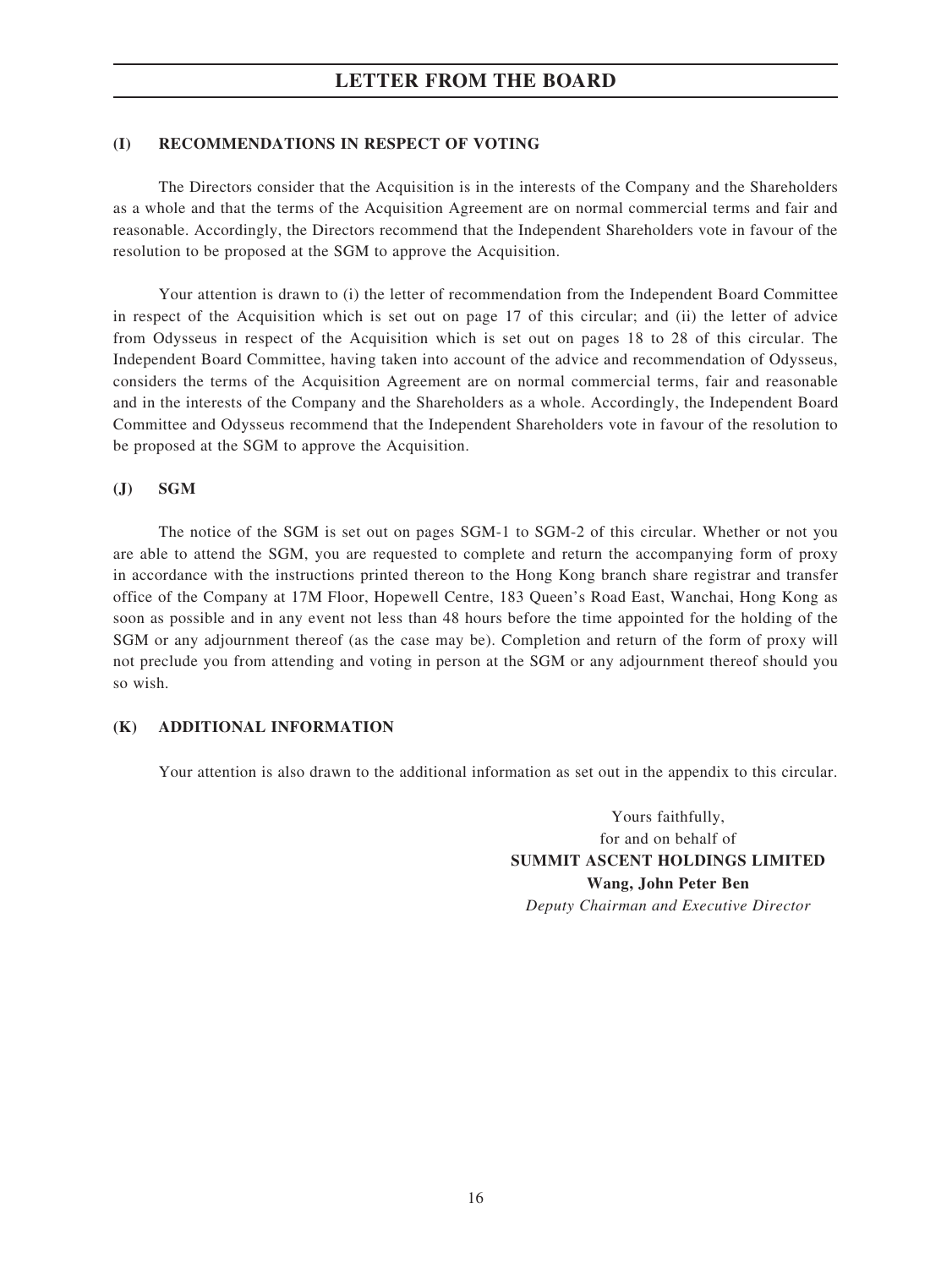## **LETTER FROM THE INDEPENDENT BOARD COMMITTEE**

*The following is the full text of a letter of recommendation from the Independent Board Committee to the Independent Shareholders prepared for the purpose of inclusion in this circular.*



**(Stock Code: 102)**

27 May 2014

*To the Independent Shareholders*

Dear Sir or Madam,

## **DISCLOSEABLE AND CONNECTED TRANSACTION IN RELATION TO ACQUISITION OF AN ADDITIONAL INTEREST IN THE GAMING AND RESORT DEVELOPMENT PROJECT IN RUSSIA**

We have been appointed as members of the Independent Board Committee to advise you in respect of the terms of the Acquisition, details of which have been set out in the letter from the Board contained in the circular to the Shareholders dated 27 May 2014 (the "**Circular**"), of which this letter forms part. Terms defined in the Circular shall have the same meanings when used herein unless the context otherwise requires.

Having considered the terms of the Acquisition, and the advice and recommendation of Odysseus in relation to the Acquisition as set out on pages 18 to 28 of the Circular, we are of the opinion that the terms of the Acquisition Agreement are on normal commercial terms, fair and reasonable and in the interests of the Company and the Shareholders as a whole. We therefore recommend the Independent Shareholders to vote in favour of the resolution to be proposed at the SGM to approve the Acquisition.

| Yours faithfully                                                                    |                                                   |          |  |  |  |
|-------------------------------------------------------------------------------------|---------------------------------------------------|----------|--|--|--|
| For and on behalf of                                                                |                                                   |          |  |  |  |
| the Independent Board Committee                                                     |                                                   |          |  |  |  |
| Pang Hing Chung, Alfred                                                             | Tsui Yiu Wa, Alec<br><b>Tyen Kan Hee, Anthony</b> |          |  |  |  |
| Independent Non-executive<br>Independent Non-executive<br>Independent Non-executive |                                                   |          |  |  |  |
| Director                                                                            | Director                                          | Director |  |  |  |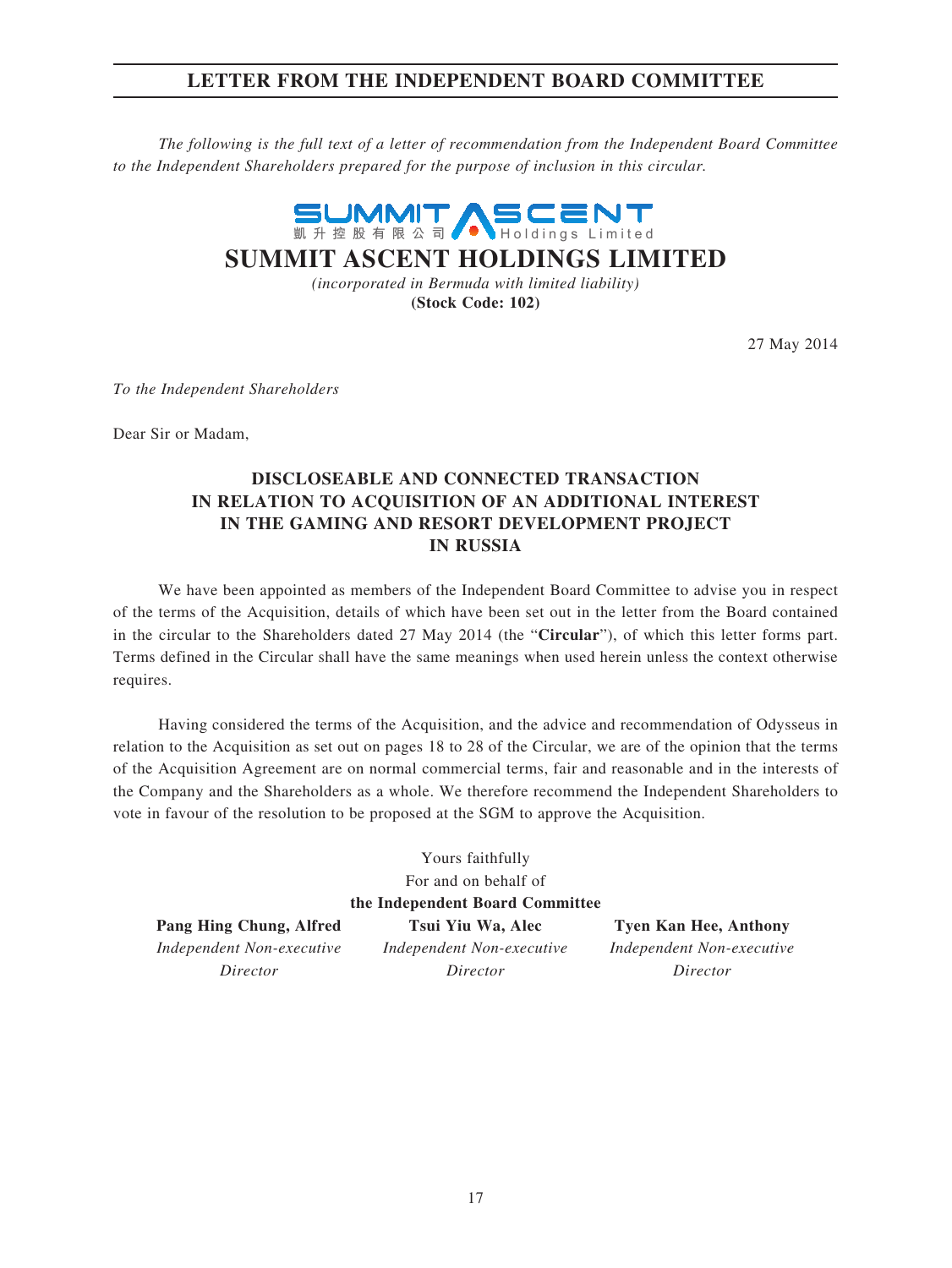*The following is the full text of the letter of opinion from Odysseus Capital Asia Limited to the Independent Board Committee and the Independent Shareholders in relation to the Acquisition Agreement and the transactions contemplated thereunder, for the purpose of incorporation in this circular.*



**ODYSSEUS CAPITAL ASIA LIMITED** Room 2112-13, Shui On Centre, 6-8 Harbour Road, Wan Chai Hong Kong

27 May 2014

*To the Independent Board Committee and the Independent Shareholders*

Dear Sir or Madam,

## **CONNECTED TRANSACTION IN RELATION TO ACQUISITION OF AN ADDITIONAL INTEREST IN THE GAMING AND RESORT DEVELOPMENT PROJECT IN RUSSIA**

#### **INTRODUCTION**

We refer to our appointment as independent financial advisor to the Independent Board Committee and the Independent Shareholders in relation to the Acquisition Agreement dated 23 April 2014, details of which are set out in the Letter from the Board (the "Board Letter") contained in the circular dated 27 May 2014 issued by the Company (the "Circular"), of which this letter forms part. Unless otherwise stated, terms used in this letter shall have the same meanings as those defined in the Circular.

Pursuant to the Acquisition Agreement, SARL, a wholly-owned subsidiary of the Company, has conditionally agreed to acquire 14% of the equity interest in Oriental Regent. Upon Completion, SARL will hold 60% equity interest in Oriental Regent and will be the largest shareholder of Oriental Regent. Oriental Regent is an investment holding company holding 100% of FGCE, which holds a gaming license awarded by the Administration of the Primorye Region in Russia. The gaming license enables FGCE to conduct gaming activities in the Integrated Entertainment Zone of the Primorye Region in Russia, where the gaming and resort development project is being developed by FGCE, for an indefinite period since 22 April 2012, when the license was granted to FGCE.

The Acquisition constitutes a major transaction for the Company under the Listing Rules, as one or more of the applicable percentage ratios (as defined in the Listing Rules) for the Acquisition, after aggregating related transactions in the last 12 months immediately preceding the date of the Announcement, exceed 25% and all do not exceed 100%. The Company has complied with the major transaction requirements under Chapter 14 of the Listing Rules in respect of the related transactions in the last 12 months immediately preceding the date of the Announcement and all the applicable percentage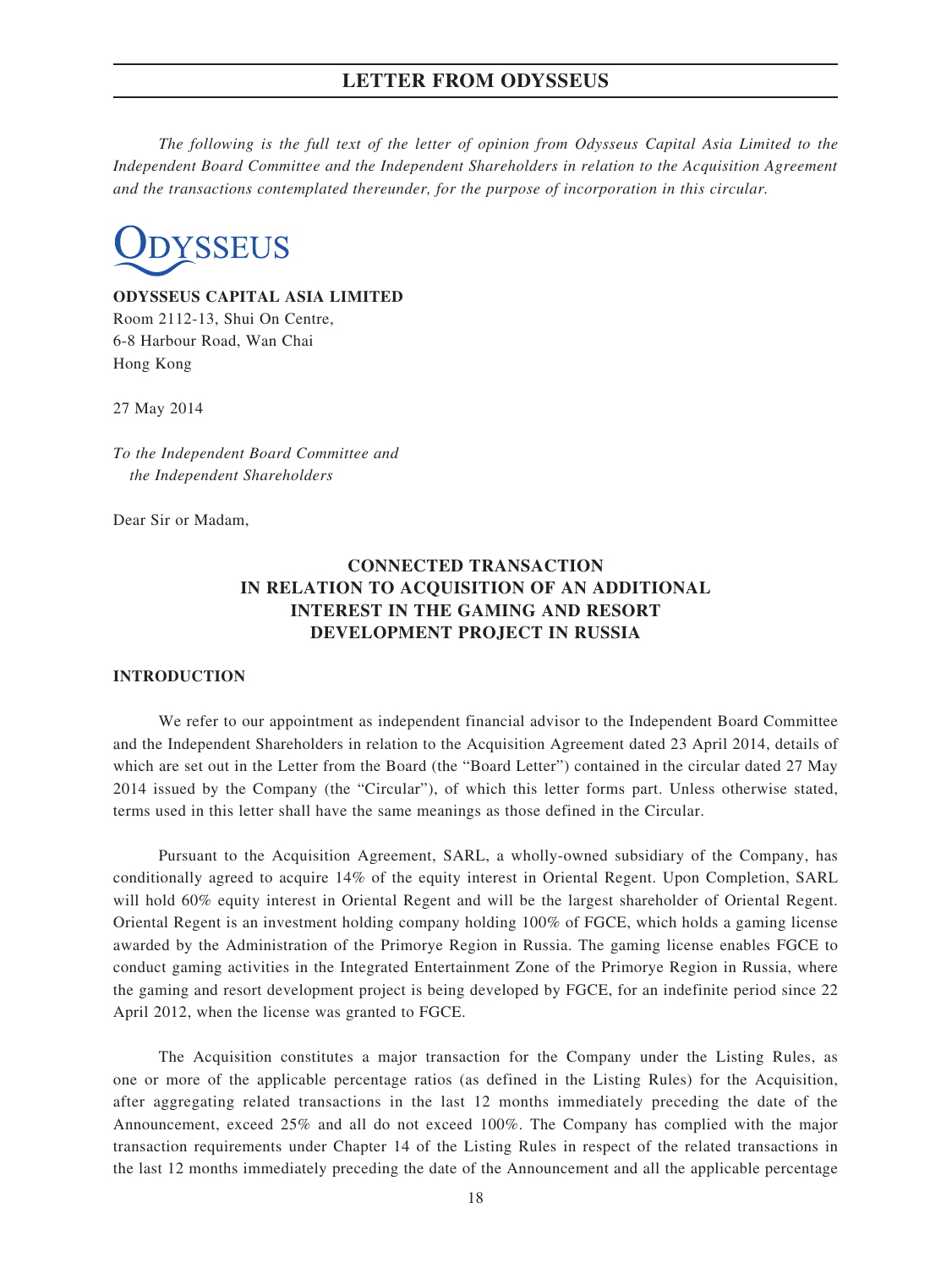ratios for the Acquisition do not exceed 25% on a stand-alone basis. Accordingly, the Acquisition Agreement is subject to notification and announcement requirements but exempt from shareholders' approval requirement under Chapter 14 of the Listing Rules.

The Acquisition also constitutes a connected transaction for the Company under Chapter 14A of the Listing Rules, by virtue of New Crescent, being a substantial shareholder of Oriental Regent under Listing Rules as well as an associate of Mr. Lawrence Ho, who is the non-executive Director and Chairman of the Board with 205,856,232 Shares (representing approximately 28.14% of the total issued share capital of the Company) as at the Latest Practicable Date. One or more of the applicable percentage ratios (as defined in the Listing Rules) in respect of the Acquisition are not less than 5% and the total consideration is not less than HK\$10 million. Accordingly, the Acquisition Agreement is subject to reporting, announcement and independent shareholders' approval requirement under Chapter 14A of the Listing Rules. Based on the foregoing, Mr. Ho and his associates will abstain from voting at the SGM to be convened in order to consider, and if thought fit, the approval of the Acquisition Agreement.

The Independent Board Committee comprising three non-executive Directors, namely, Mr. Tsui Yiu Wa, Alec, Mr. Pang Hing Chung, Alfred and Dr. Tyen Kan Hee, Anthony, has been formed to advise the Independent Shareholders on the terms of the Acquisition.

We have been appointed as independent financial adviser to advise the Independent Board Committee and the Independent Shareholders in respect of the Acquisition, and to give our opinion relating the Acquisition as to whether it is on normal commercial terms, fair and reasonable and in the interests of the Company and the Shareholders as a whole, for the Independent Board Committee's consideration when making its recommendation to the Independent Shareholders on how to vote at the SGM.

#### **BASIS OF OUR OPINION**

In formulating our opinion, we have relied on the statements, information, opinions and representations contained or referred to in the Circular and/or provided to us by the Company, the Directors and the management. We have assumed that all statements, information, opinions and representations contained or referred to in the Circular and/or provided to us were true, accurate and complete at the time they were made and continued to be so as at the date of the Circular.

We have no reason to believe that any statements, information, opinions or representations relied on by us in forming our opinion is untrue, inaccurate or misleading, nor are we aware of any material facts the omission of which would render the statements, information, opinions or representations provided to us untrue, inaccurate or misleading. We have assumed that all the statements, information, opinions and representations for matters relating to the Group contained or referred to in the Circular and/or provided to us by the Company, the Directors and the management have been reasonably made after due and careful enquiry. We have relied on such statements, information, opinions and representations and have not conducted any independent investigation into the business, financial conditions and affairs or the future prospects of the Group.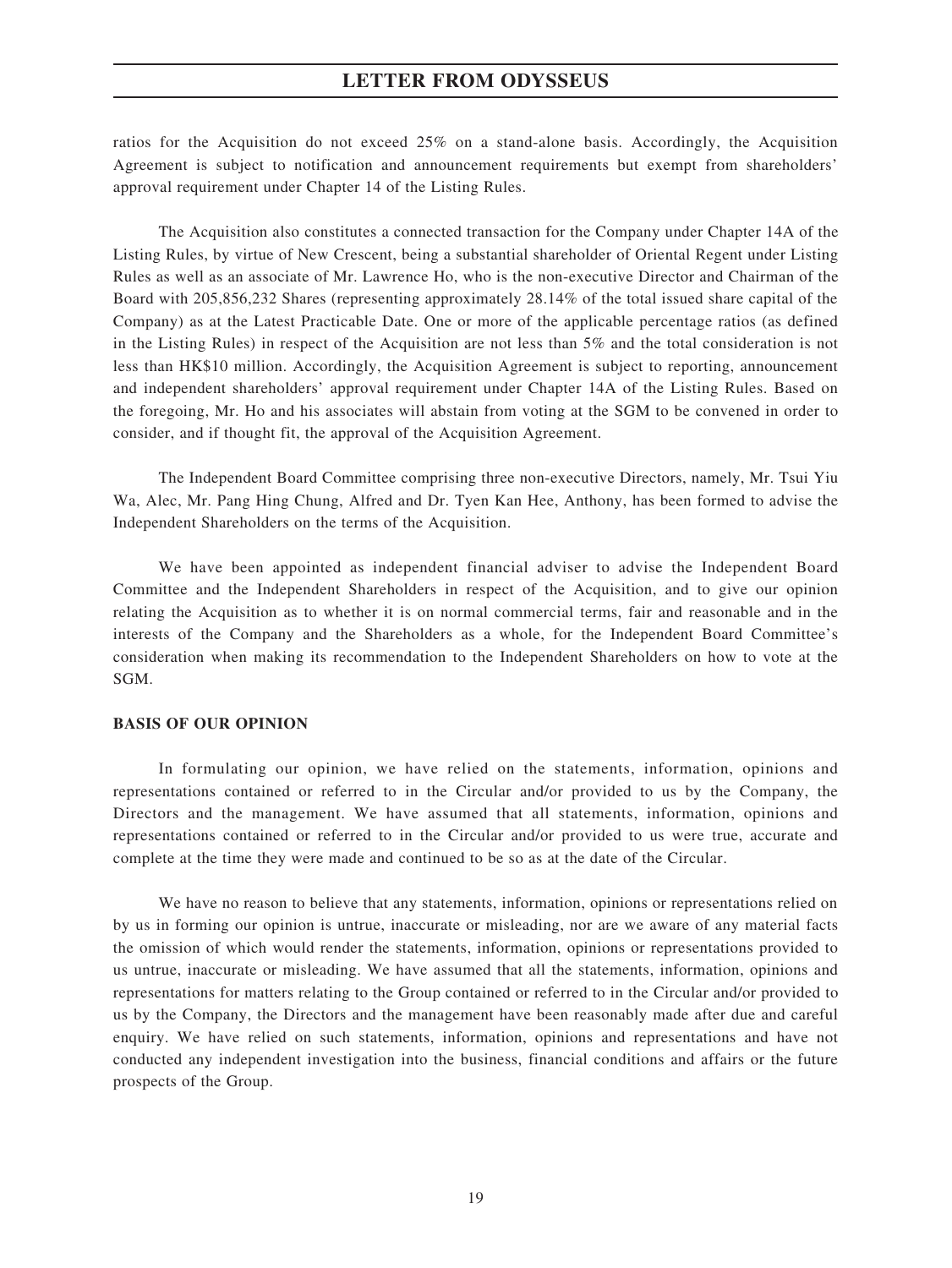We consider that we have been provided with sufficient information to enable us to reach an informed view. We have not, however, for the purpose of this exercise, conducted any independent verification of such information or any independent in-depth investigation or audit into the business, affairs, financial position or future prospects of the Company, or any of their respective subsidiaries or associates nor have we carried out any independent verification of the information provided by the Company. Our opinion is based on the information made available to us as at the Latest Practicable Date. Shareholders should note that subsequent developments (including any material change in market and economic conditions and regulatory framework, in particular those with respect to the Russian market and gaming industry) may affect and/or change this opinion and that we do not have any obligation to update, revise or reaffirm this opinion.

#### **PRINCIPAL FACTORS AND REASONS CONSIDERED**

#### **i. Background of the Acquisition**

On 23 August 2013, SARL, an indirectly wholly-owned subsidiary of the Company, entered into the Investment Agreement in respect of, among others, the subscription of a 46% of the equity interest in the enlarged issued share capital of Oriental Regent by SARL. On 31 October 2013, the aforementioned transaction was completed.

Among the shareholders of Oriental Regent is Mr. Drozdov, a Russian businessman primarily engaged in construction business in the Primorye Region, Russia, with 30% equity interest, immediately after the completion of the Investment Agreement, through his sole ownership in Elegant City. Pursuant to the Company's announcement dated 11 November 2013 (the "November 2013 Announcement"), Mr. Drozdov has been detained for reasons unrelated to the Project.

We believe that Mr. Drozdov's detention has provided a unique opportunity for the Company to further invest in Oriental Regent and the Project. The Acquisition, upon Completion, could reduce the uncertainty of Elegant City's ability to finance the Additional Funding on Elegant City's part for the Project, as referred to the Announcement. The Acquisition also allows the Company to gain further exposure to the Project, which is expected by the Directors to offer a rewarding return given the favorable tax environment and the prospects of the Project as disclosed in the Announcement.

#### **ii. Principal terms of the Acquisition Agreement**

*The Acquisition Agreement*

Date: 23 April 2014

Parties: (1) SARL; (2) New Crescent; (3) Firich; (4) Elegant City; and (5) Oriental Regent

#### *Assets to be acquired*

Pursuant to the Acquisition Agreement, SARL and Firich have conditionally agreed to acquire and Elegant City has conditionally agreed to sell 14% and 1% of the equity interests in Oriental Regent respectively.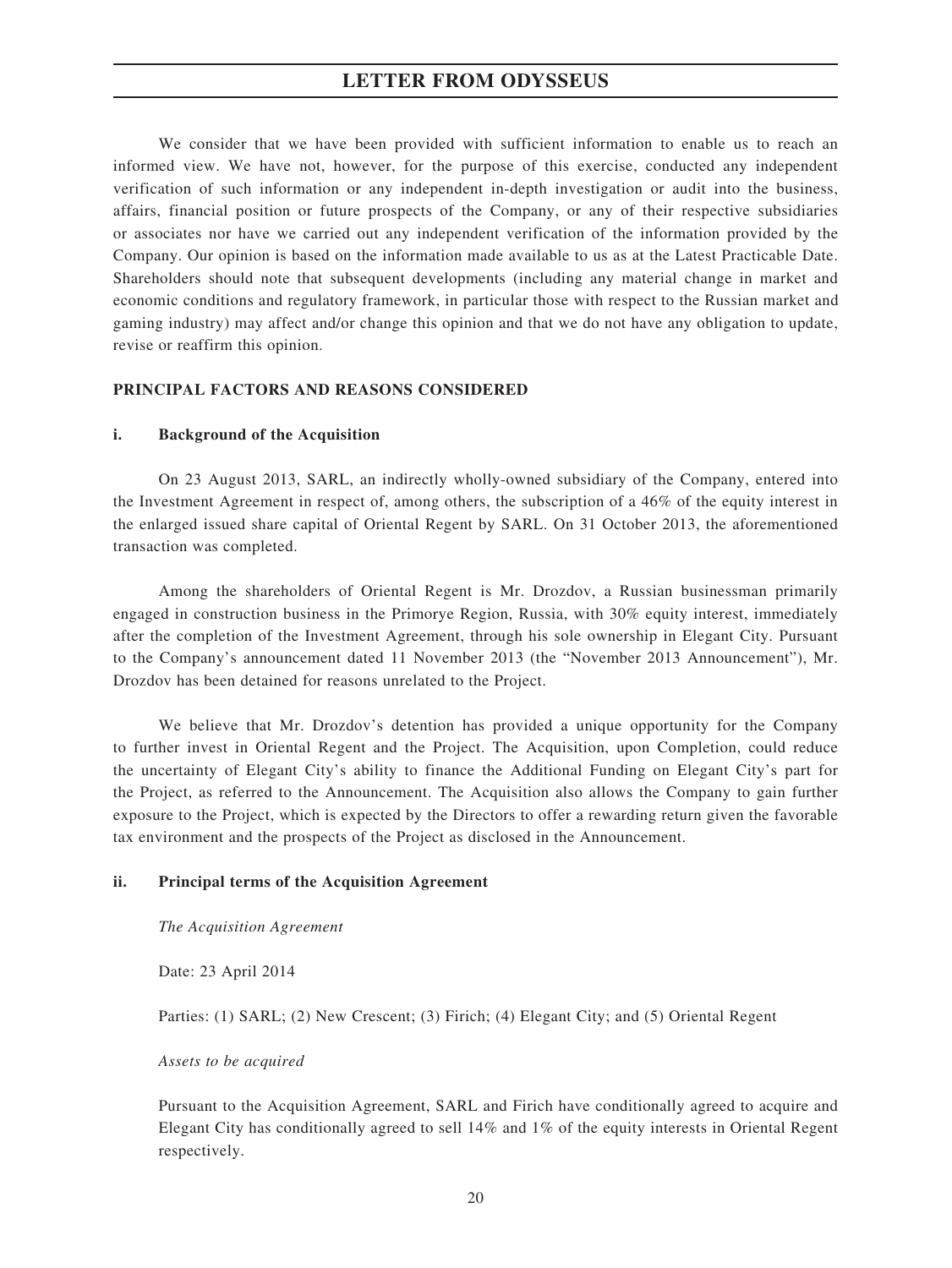### *The Consideration*

The SARL Consideration and the Firich Consideration shall be US\$20,244,000 (equivalent to approximately HK\$156,891,000) and US\$1,446,000 (equivalent to approximately HK\$11,207,000) respectively. As Elegant City is an independent third party to both SARL and Firich, the Consideration was mutually agreed among SARL, Firich and Elegant City based on commercial consideration and was negotiated on arms' length basis which has been determined based on, among other things, the valuation of 2 times the consolidated net asset value of Oriental Regent as at 31 December 2013.

The SARL Consideration will be payable in cash by SARL to Elegant City on the Completion Date in the following manner:

- (a) an amount equal to the amount of Elegant City's pro rata proportion of the Additional Funding agreed to be provided by Elegant City pursuant to the request for the Additional Funding to be made by Oriental Regent as referred to below in the section headed "Additional Funding" (or, if the SARL Consideration is less than the amount of Elegant City's pro rata proportion of the Additional Funding agreed to be provided by Elegant City, the entire SARL Consideration) shall be paid, at Elegant City's direction, by SARL directly to Oriental Regent as settlement for the amount of Elegant City's pro rata proportion of the Additional Funding agreed to be provided by Elegant City; and
- (b) the remaining balance of the SARL Consideration, if any, shall be paid by SARL to Elegant City.

The Firich Consideration will be payable in cash by Firich to Elegant City on the Completion Date in the following manner:

- (a) if the SARL Consideration is less than the amount of Elegant City's pro rata proportion of the Additional Funding agreed to be provided by Elegant City pursuant to the request for the Additional Funding to be made by Oriental Regent as referred to below in the section headed "Additional Funding", an amount equal to such shortfall shall be paid by Firich directly to Oriental Regent as settlement for the remaining part of the amount of Elegant City's pro rata proportion of the Additional Funding agreed to be provided by Elegant City; and
- (b) the remaining balance of the Firich Consideration, if any, shall be paid by Firich to Elegant City.

The SARL Consideration is expected to be funded by internal resources of the Group and/or cash from the share placement announced by the Company on 24 April 2014, which was completed on 28 April 2014.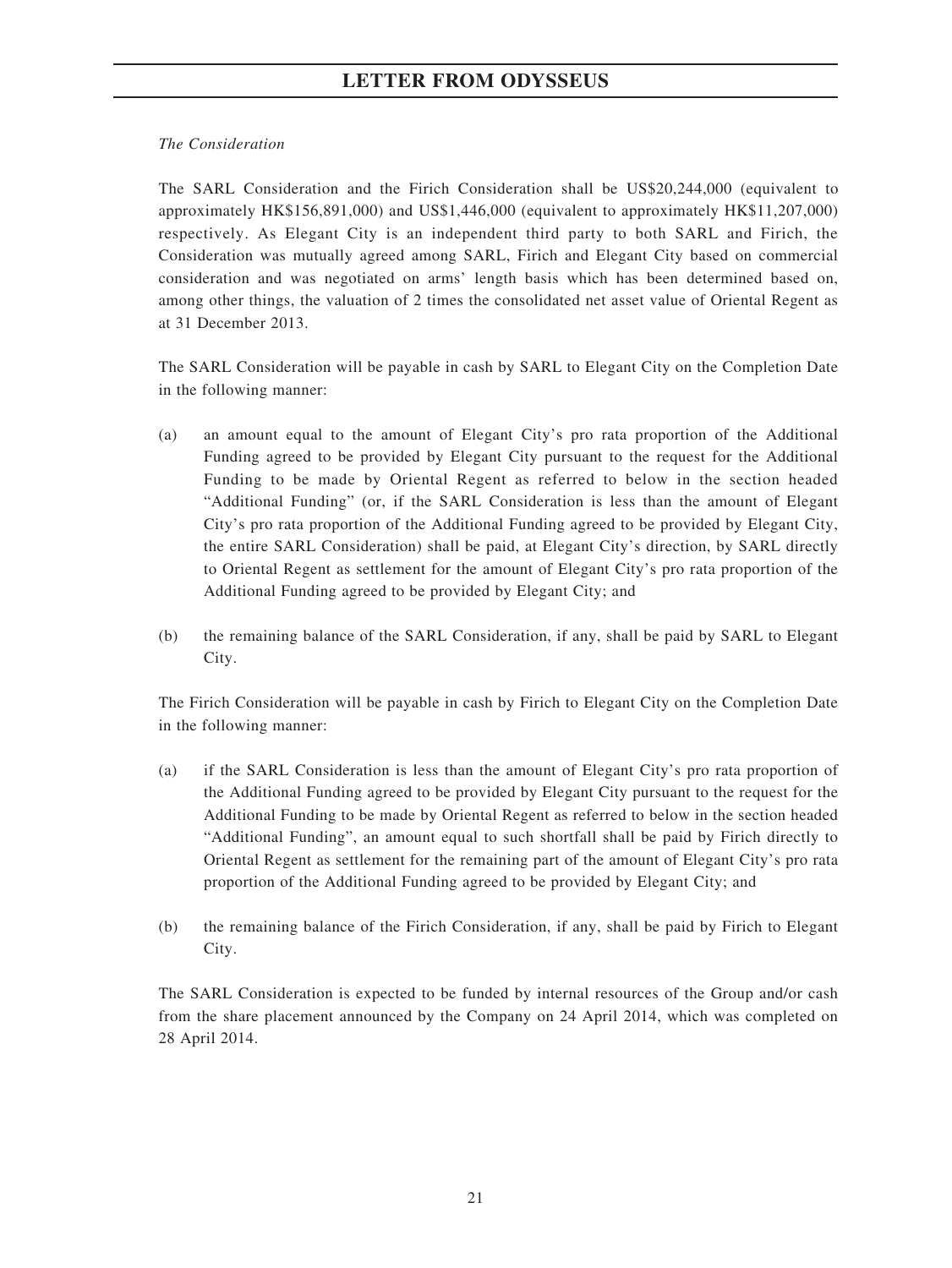Basis of the Consideration:

The Consideration was mutually agreed among SARL, Firich and Elegant City based on commercial consideration and was negotiated on arms' length basis and has been determined based on, among other things, the valuation of 2 times the consolidated net asset value of Oriental Regent as at 31 December 2013.

In assessing the fairness and reasonableness of the Consideration, we have also analysed the multiples at which the relevant gaming and casino operating and management companies listed on the Stock Exchange are trading over their latest audited net asset values attributable to shareholders. We consider that it is difficult to identify a direct comparable company, however, for the purpose of this analysis, we have shortlisted a list of companies ("Comparable Companies") as set out in the table below based on the following criteria and considerations:

- i) companies listed on the Stock Exchange, to the best of our knowledge, and so far as we are aware of, that are engaged in casino operation and/or management, among other businesses, as the principal activity where revenue derived from such businesses accounts for over 50 percent of total revenue as disclosed in their companies' latest audited reports;
- ii) companies with market capitalization not exceeding HK\$100 billion. Given that the Company's market capitalization was approximately HK\$8.8 billion as at the Latest Practicable Date, we consider that it is not reasonable to compare with companies having a market capitalization of over 10 times that of the Company; and
- iii) companies operate and/or manage casinos that are in operation. Since the construction of the Project's proposed casino and hotel has made progress and it is expected to be open before the end of this year, we believe that it is more reasonable to compare with companies with casinos which are in operation than with those without existing operation.

Whilst this analysis using these Comparable Companies only reflects current market sentiment towards the sector and provides guidance on valuation, our analysis does not take into account differences in accounting policies and standards, different interim financial reporting periods as well as differences in business models and/or tax treatments, nor does not it take into account any possible unique characteristic(s) and latest fund raising activities of different companies and no adjustment has been made to account for such differences. Financial information of the Company is prepared in accordance with Hong Kong Financial Reporting Standards.

Except for NagaCorp Limited which has operations and activities primarily in Cambodia, the locations of casinos operated and/or managed by the Comparable Companies are all in Macau. As mentioned above, we believe that there are no direct comparable companies listed on the Stock Exchange with substantial casino operation in Russia, however we have considered our analysis and identified, to the best of our knowledge, an exhaustive list of 5 Comparable Companies based on the above-mentioned selection criteria that we consider to be the closest comparables (after taking into consideration the factors as set out in our selection criteria) to Oriental Regent. We set out in the table below these Comparable Companies and their relevant valuation multiples based on their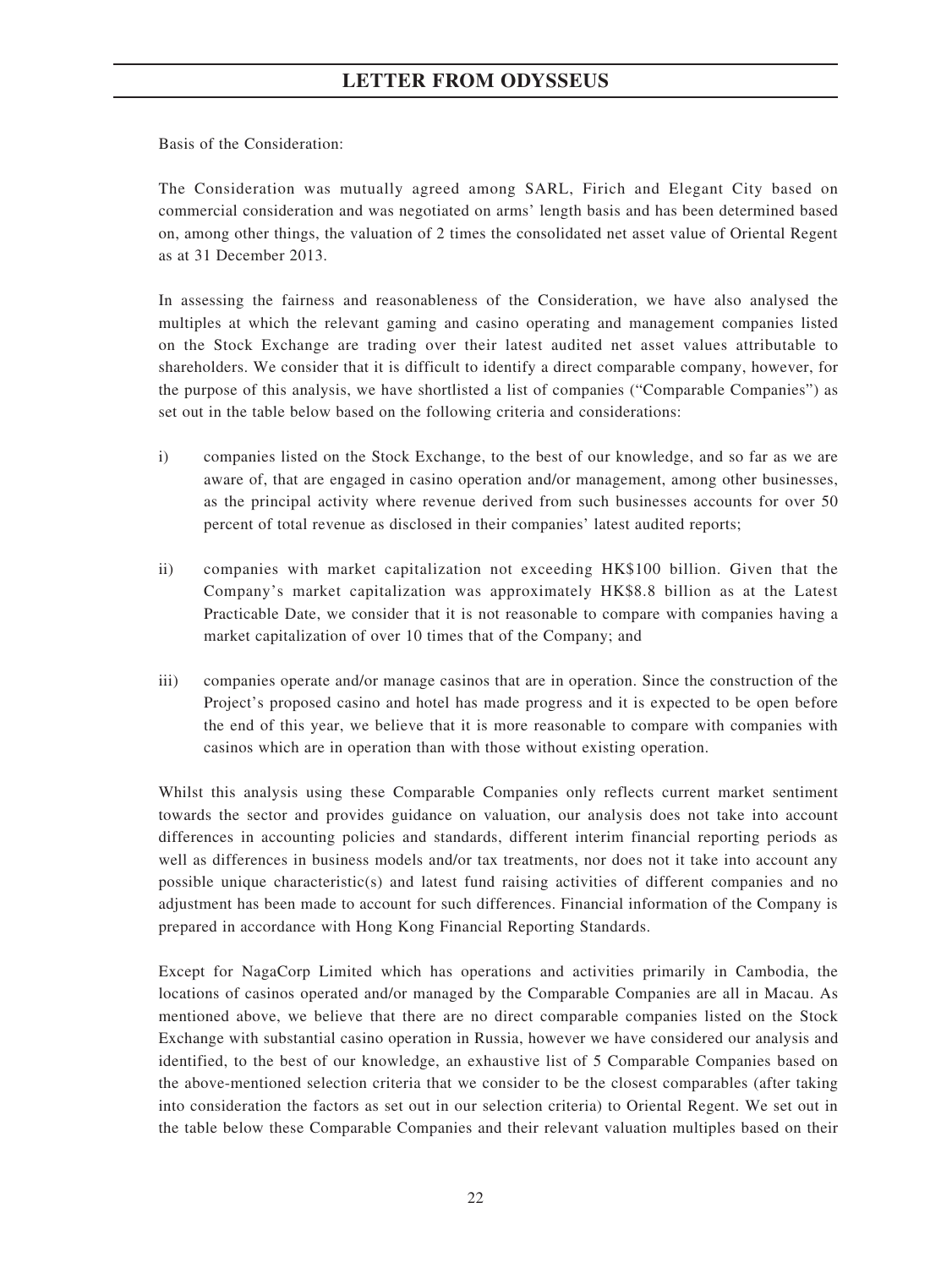respective market trading prices. The valuation multiples of the Comparable Companies are based on their respective share prices as at the Latest Practicable Date and their respective latest audited net asset values attributable to shareholders.

| <b>Company Name</b>                 | <b>Stock</b><br>Code | <b>Market</b><br>Capitalization<br>$(HK\$ <sup>'</sup> million) | Net Asset<br>$\mathbf{Value}^{(1)}$<br>(HK\$' million) | <b>Valuation</b><br>Multiple <sup>(2)</sup><br>(times) |
|-------------------------------------|----------------------|-----------------------------------------------------------------|--------------------------------------------------------|--------------------------------------------------------|
| China Star Entertainment Limited    | 326                  | 1,776                                                           | 1,635                                                  | 1.09                                                   |
| Emperor Entertainment Hotel Limited | 296                  | 3,882                                                           | 2,509                                                  | 1.55                                                   |
| Macau Legend Development Limited    | 1680                 | 37,386                                                          | 5,596                                                  | 6.68                                                   |
| NagaCorp Limited                    | 3918                 | 15,609                                                          | $4,650^{(3)}$                                          | 3.36                                                   |
| Paradise Entertainment Limited      | 1180                 | 6,607                                                           | 1,148                                                  | 5.76                                                   |
|                                     |                      |                                                                 | Maximum:                                               | 6.68                                                   |
|                                     |                      |                                                                 | Minimum:                                               | 1.09                                                   |
|                                     |                      |                                                                 | Average:                                               | 3.69                                                   |
|                                     |                      |                                                                 | Median:                                                | 3.36                                                   |
|                                     |                      |                                                                 | Consideration:                                         | 2.00                                                   |
| The Company                         | 102                  | 8,779                                                           | 617                                                    | 14.23                                                  |

Source: The website of the Stock Exchange *(www.hkex.com.hk)* and company accounts, 22 May 2014

*Notes:*

(1): Net Asset Value = audited consolidated net asset value attributable to shareholders as reported in the company's latest published accounts

- (2): Valuation Multiple = Market Capitalization  $/$  Net Asset Value
- (3): NagaCorp Limited reported in its annual report 2013 as at 31 December 2013 an audited net asset value of approximately US\$599.96 million, which is approximately HK\$4,650 million using the exchange rate of US\$/HK\$ of 7.75.

As illustrated in the above table, the valuation multiples of the Comparable Companies range from approximately 1.09 times to approximately 6.68 times, with an average of approximately 3.69 times and a median of approximately 3.36 times. It is noted that the Consideration basis of valuation multiple of 2 times lies within the range of valuation multiples of the Comparable Companies and is well below the average and the median valuation multiple.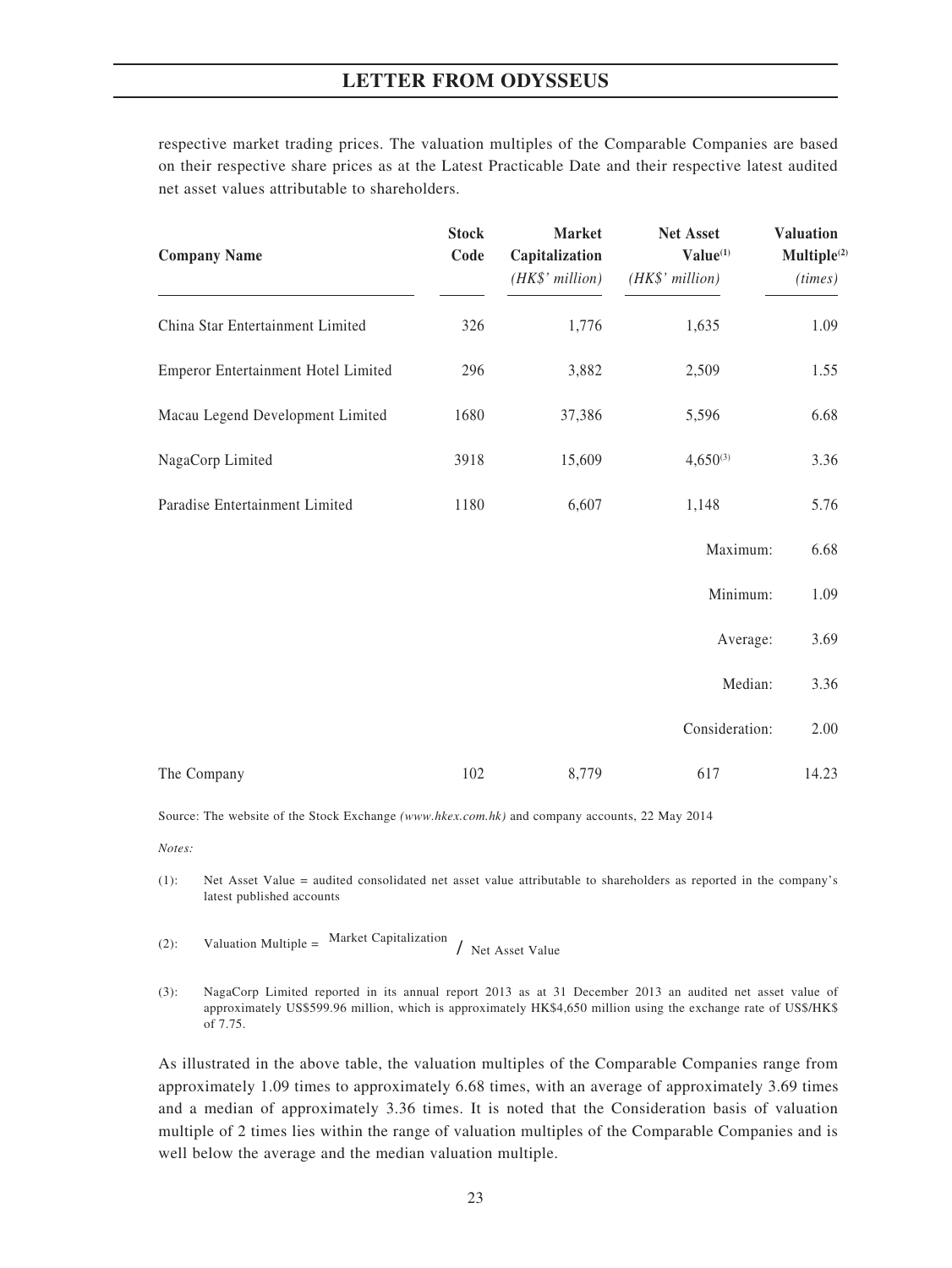As of the Latest Practicable Date, the Company was trading at approximately 14.23 times over its latest audited net asset value attributable to shareholders. Therefore, we are of the view that it is value accretive and hence in the Company's interest to purchase additional shareholding in Oriental Regent at 2 times its consolidated net asset value as of 31 December 2013.

As disclosed in the Announcement, the superstructure (including foundations and shell (floors and roof)) of the main casino and hotel building has already been constructed while most of the internal engineering and finishing works and utility facilities of the main casino and hotel building are still to be completed. The casino and resort complex is expected to have approximately 119 hotel rooms, 800 slot machines, 25 VIP gaming tables, 15 mass market baccarat tables and 25 mass market tables providing other table games in the first year. The casino is targeted to open in the last quarter of 2014.

We believe that it was an attractive proposition for the Company when it acquired 46% of the Project in October 2013 when the Company managed to negotiate a very attractive entry cost for the Project, namely at cost, which has substantial earnings potential and prospects. Despite the fact that the Company is now paying more for the 14% interest compared with the previous investment, we believe that it is fair and reasonable and in the interest of the Company to apply the same valuation basis for determining the Consideration as that of the Last Firich Transaction because:

- i) the construction of the casino and hotel has made progress and the casino is expected to be open before the year end. Hence, the Project is now more developed with a shorter investment period and lower opening risk;
- ii) the Consideration was determined based on arm's length negotiation and the fact that the Acquisition could reduce the uncertainty arising from Elegant City's ability to finance the Additional Funding on Elegant City's part of the Project; and
- iii) it is fair to use the Last Firich Transaction as a valuation basis as it was the latest reference valuation for the Project.

Based on the above, we are of the view that the Consideration is fair and reasonable since it allows the Company to gain further exposure to this potentially rewarding Project at a reasonable valuation.

#### *Additional Funding*

As set out in the Announcement, the revised total capital expenditure of the Project (including pre-opening expenses but exclusive of value-added tax) is projected to be approximately US\$172 million (equivalent to approximately HK\$1,333 million). The Additional Funding might be requested from the Oriental Regent Shareholders according to their respective pro rata proportions based on their respective equity interests in Oriental Regent immediately upon Completion. Based on the aforementioned revised total capital expenditure of the Project and the total investment funded by Oriental Regent Shareholder of approximately US\$70.6 million (equivalent to approximately HK\$547.2 million) as disclosed in the Board Letter, it is anticipated that Elegant City's pro rata proportion of the Additional Funding shall be approximately US\$15.2 million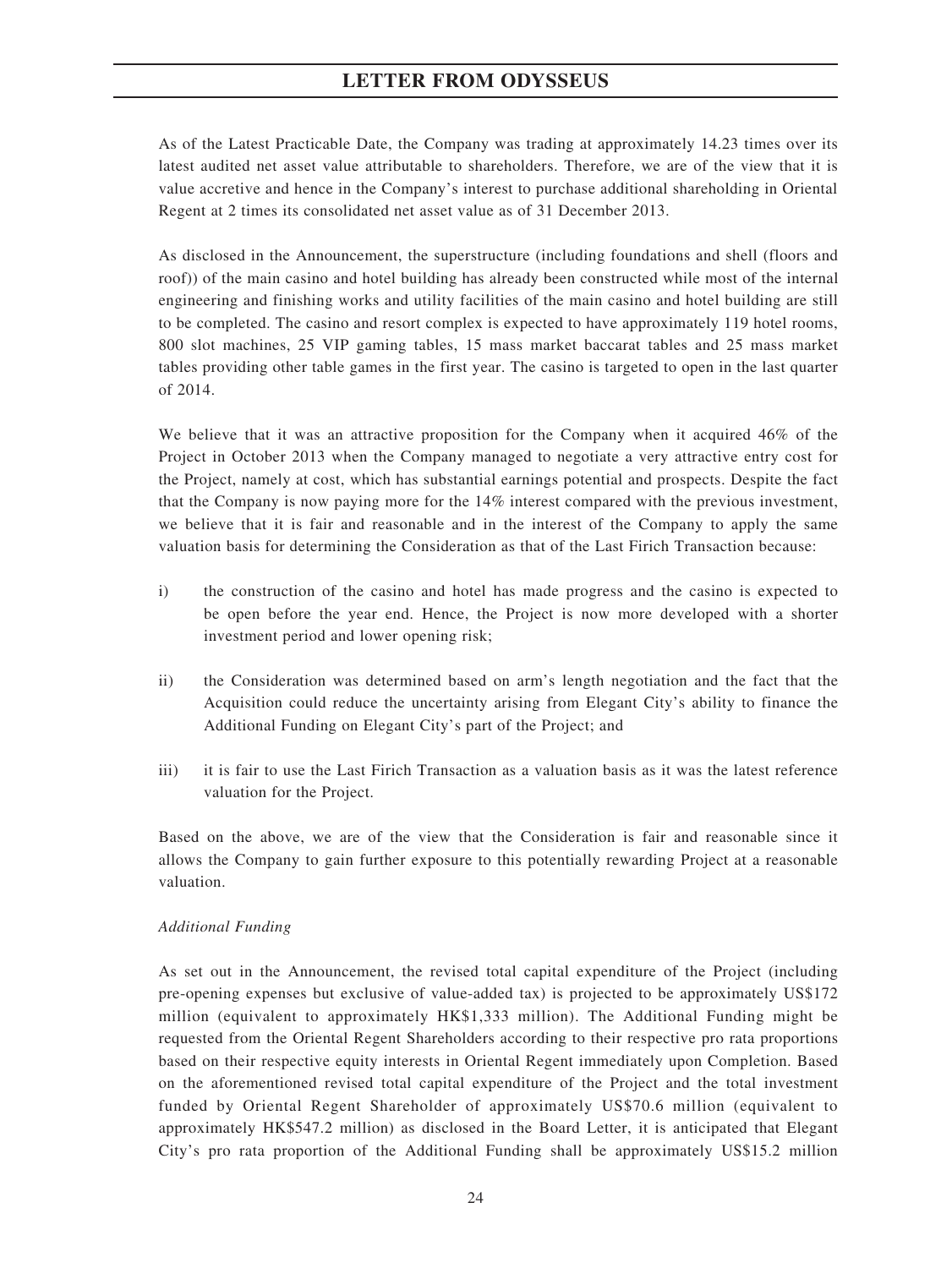(equivalent to approximately HK\$117.8 million). The SARL Consideration shall therefore be sufficient to fully settle the amount of Elegant City's pro rata proportion of the Additional Funding.

#### *Amendments to the Investment Agreement*

As a result of the acquisitions of an aggregate 15% equity interest in Oriental Regent by SARL and Firich from Elegant City and with effect from Completion, certain terms of the Investment Agreement shall be amended as described below.

#### a. Board of directors of Oriental Regent and FGCE

The number of directors of the boards of Oriental Regent and FGCE to be appointed by the relevant Oriental Regent Shareholders will be changed as follows:

|                     |                          |                 | <b>Immediately</b>  |               |
|---------------------|--------------------------|-----------------|---------------------|---------------|
|                     | <b>Before Completion</b> |                 | after Completion    |               |
|                     |                          | Number of       |                     | Number of     |
|                     |                          | directors of    |                     | directors of  |
|                     |                          | the boards of   |                     | the boards of |
|                     |                          | <b>Oriental</b> |                     | Oriental      |
|                     |                          | Regent          |                     | <b>Regent</b> |
|                     | <b>Shareholding</b>      | and FGCE        | <b>Shareholding</b> | and FGCE      |
| SARL                | 46%                      | 2               | 60%                 | 2             |
| <b>Elegant City</b> | $30\%$                   | $\mathfrak{D}$  | 15%                 |               |
| Firich              | 19%                      |                 | 20%                 | 1             |
| New Crescent        | $5\%$                    |                 | $5\%$               |               |
| Total               | 100%                     | 5               | 100%                | 5             |

While the Investigation continues and unless and until Mr. Drozdov is exonerated, Elegant City shall not be entitled to appoint a director to either of the boards of Oriental Regent and FGCE and, instead, SARL shall be entitled to appoint an additional director to each of the boards of Oriental Regent and FGCE (being three directors in total appointed by SARL).

b. Right of appointment of the board of directors of Oriental Regent and FGCE by Elegant City

In the event that Elegant City holds in aggregate less than 5% of the issued share capital of Oriental Regent, Elegant City shall not be entitled to appoint any director to each board. The Oriental Regent Shareholders at the relevant time shall negotiate in good faith to determine the appointment right(s) for the vacated board seat(s) amongst them with reference to each of their respective shareholdings in Oriental Regent.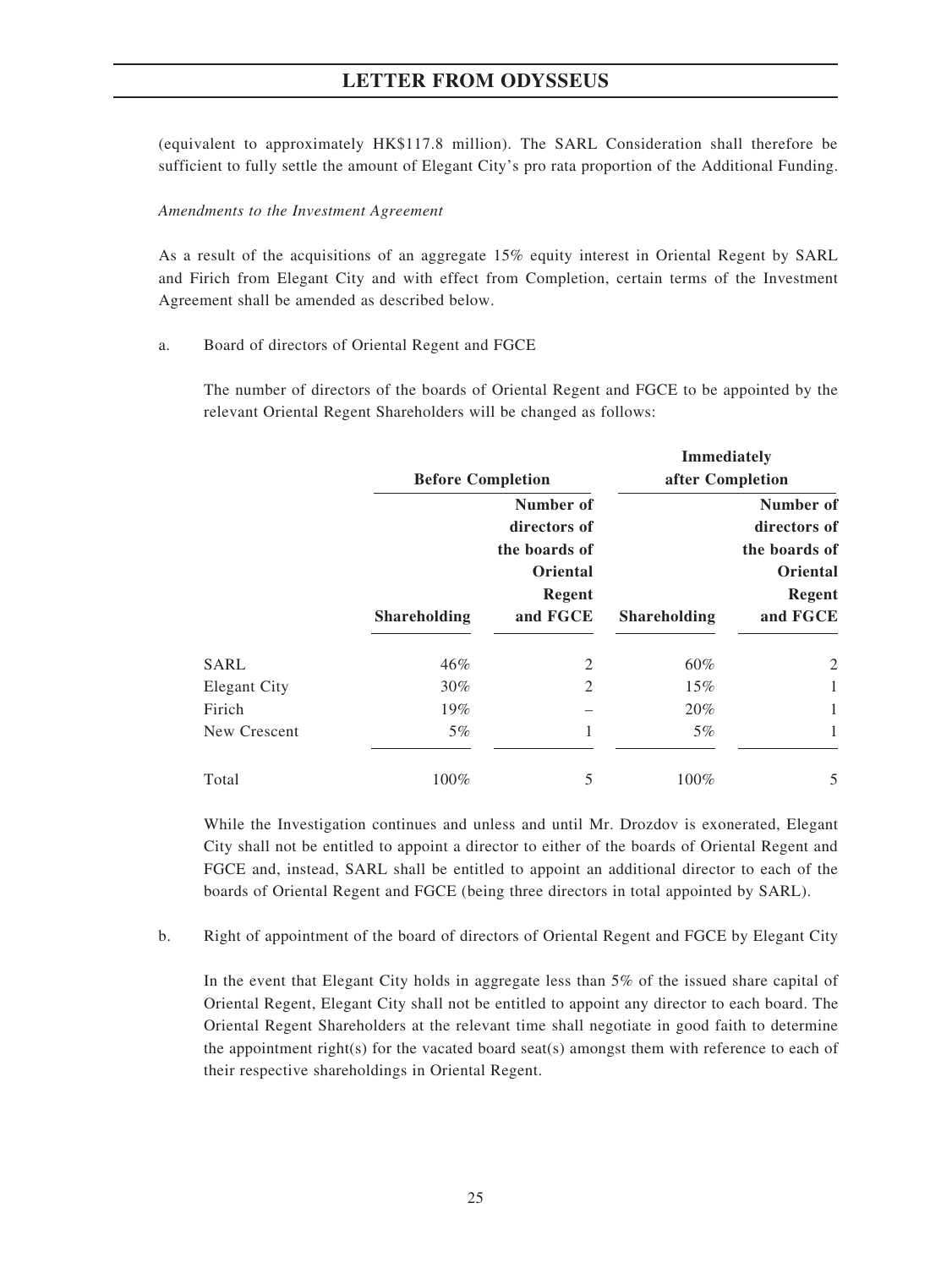#### c. Quorum for meetings of directors of Oriental Regent and FGCE

The quorum requirements for a meeting of directors of each of Oriental Regent and FGCE are adjusted to four directors, which must include at least one director of each of the relevant company appointed by Elegant City, SARL, New Crescent and Firich respectively.

While the Investigation continues and unless and until Mr. Drozdov is exonerated, the quorum requirements for a meeting of directors of each of Oriental Regent and FGCE are adjusted to three directors, which must include at least one director of each of the relevant company appointed by SARL, New Crescent and Firich respectively.

Save for the above, the provisions of the Investment Agreement shall remain and continue in full force and effect and be binding on the parties to the Investment Agreement.

Upon Completion, Oriental Regent will continue to be accounted for as a jointly controlled entity for financial reporting purpose and its results will be equity accounted for in the financial statements of the Group on the basis that SARL will continue, whether before or after Completion, not to have the ability to direct the relevant activities of Oriental Regent unilaterally but subject to the mutual consents among the Oriental Regent Shareholders in making the decisions on significant decisions and/or transactions.

#### **iii. Reasons and benefits of entering into the Acquisition**

As mentioned above, Mr. Drozdov has been detained for reason unrelated to the Project and that has created unforeseen financing constraints in respect of the Project on the part of Elegant City. The Oriental Regent Shareholders are endeavouring to resolve those constraints, in the interests of all the Oriental Regent Shareholders and their respective shareholders. After arms' length negotiations and taking into account the financial position of Elegant City and the possible Additional Funding, SARL, New Crescent, Firich, Elegant City and Oriental Regent entered into the Acquisition Agreement.

We concur with the Directors' belief that the proposed further acquisition of 14% equity interest in Oriental Regent allows the Company to gain further exposure to this potentially rewarding Project. The proposed casino resort has the advantage of being geographically close to the target feeder markets, i.e. the three Chinese provinces in Northeastern China, namely, Heilongjiang, Jilin and Liaoning. In addition, Russia currently offers a very favorable tax environment for gaming business compared to other jurisdictions. The Directors also expect the Project to give the Company a first mover advantage as the proposed casino resort will most likely be the first legal casino to start operating in the Far Eastern Region of Russia since the ban of gambling in the country (except for the four designated border zones) in 2009. As disclosed in the Announcement, it is anticipated that the Company will be able to secure a satisfactory return for its investment in the Project.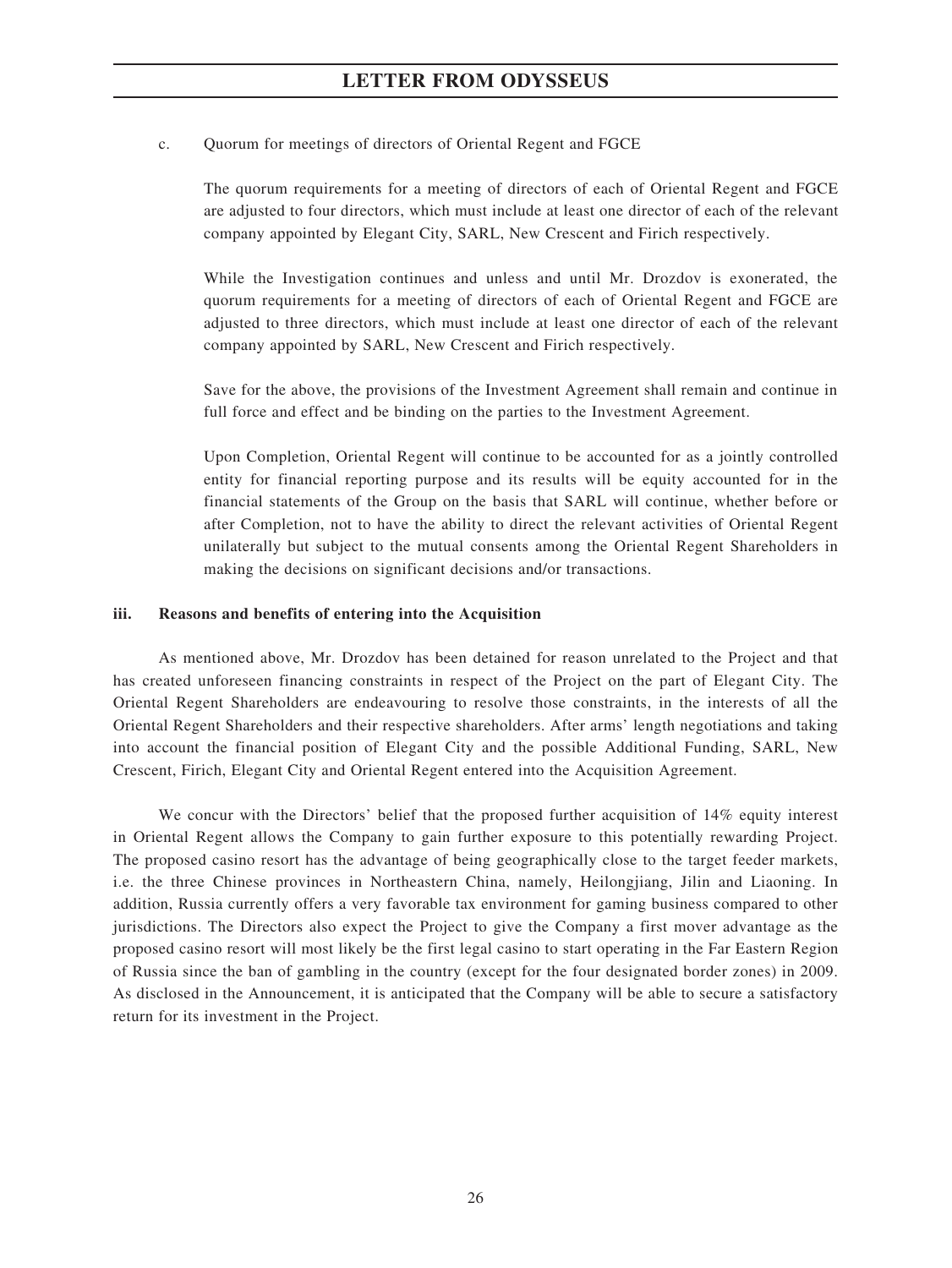#### **iv. Other factors considered**

As stated above and in the November 2013 Announcement, the Company had received direct assurances from Mr. Sidorov, First Vice Governor of the Primorsky Administration, which administers the gambling zone of the Primorye Region, that the Investigation will not, in any way, affect the Project or the Company's investment in the IEZ. The Company also confirmed that, despite being an indirect minority shareholder, Mr. Drozdov will not have any executive duties and will not act as a director of any of the operating companies involved in the Project.

We concur with the Directors' view that the Acquisition is in the interests of the Company and the Shareholders as a whole and that the terms of the Acquisition Agreement are on normal commercial terms and fair and reasonable.

### **v. Financial Effects**

a. Earnings

Upon Completion, the 60%-owned Oriental Regent will continue to be accounted for as a jointly controlled entity of the Company and its results will be equity accounted for in the financial statements of the Group. The Oriental Regent Group recorded no turnover and some pre-opening losses for the six months ended 31 December 2013. Before the project becomes operational and the Oriental Regent Group begins to record net profit, the Acquisition is not expected to contribute any earnings to the Group.

## b. Assets and liabilities

Upon Completion, Oriental Regent will continue to be accounted for as a jointly controlled entity in the financial statements of the Group. It is expected that the payment of the Consideration upon Completion will reduce the bank balances and cash and increase the investments in joint ventures correspondingly and there will not be any material impact on the total assets and total liabilities of the Group. On acquisition of further interest in Oriental Regent, any excess of the cost of the investment over the Group's share of the net fair value of the identifiable assets and liabilities of Oriental Regent is recognised as goodwill, which is included within the carrying amount of the investments in Oriental Regent. The investment in Oriental Regent (including goodwill) will be reviewed for impairment annually or whenever there is an indication that it may be impaired.

## **RECOMMENDATION**

Having considered the above principal factors and reasons, in particular that:

the Acquisition provides an opportunity for SARL to increase its shareholding in Oriental Regent at a reasonable consideration;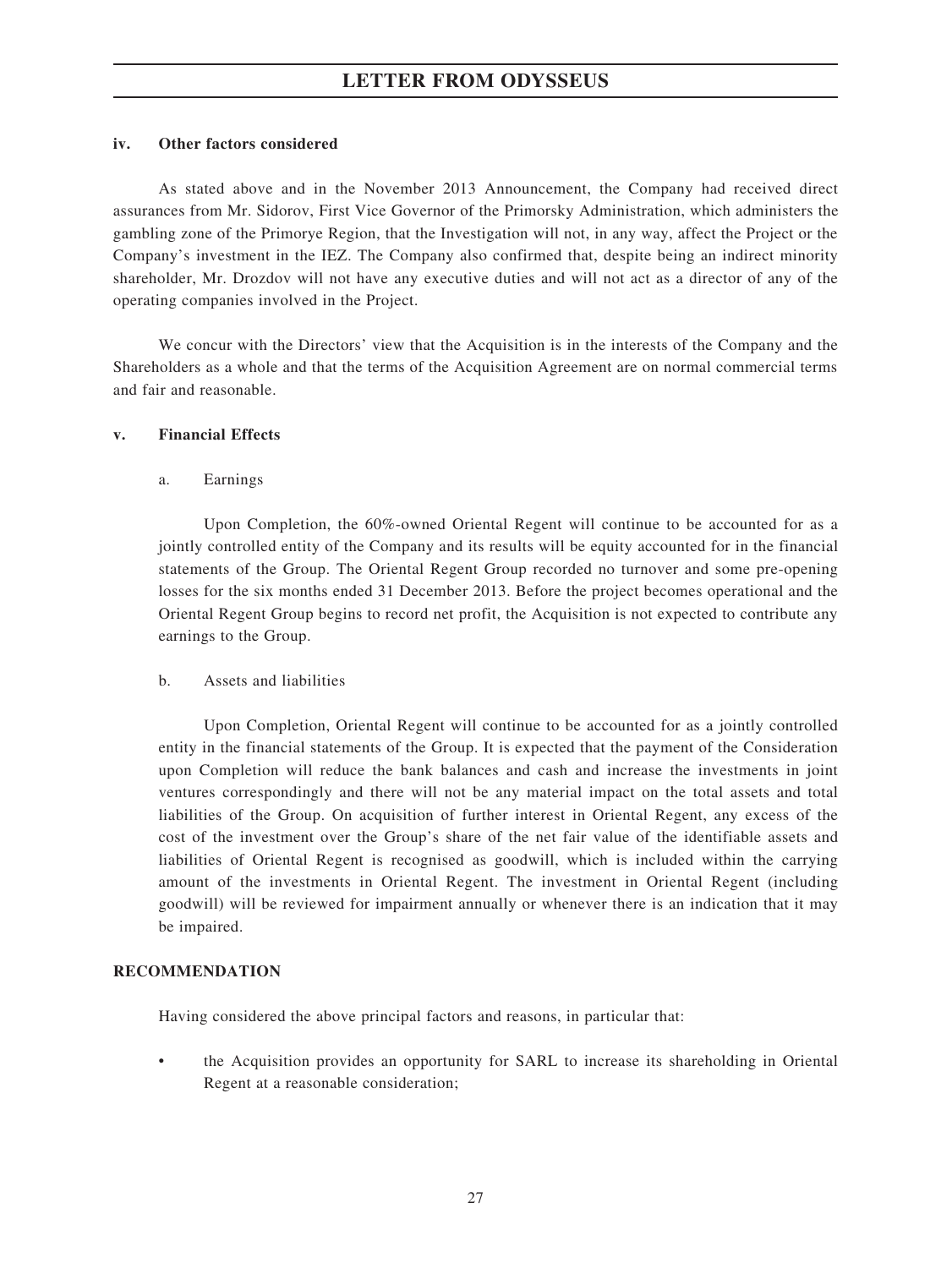- the Acquisition was negotiated on arms' length basis with Elegant City which is a third party independent of the Company;
- based on the Company's trading market valuation over its latest audited consolidated net asset value attributable to shareholders, it is already value accretive to purchase additional interest in Oriental Regent at the agreed valuation;
- the Consideration was determined with reference to the valuation of the Last Firich Transaction which is 2 times the consolidated net asset value of Oriental Regent. Such valuation multiple lies within the range of the trading multiples of the Comparable Companies and is well below their average and median trading multiples;
- the SARL Consideration shall be sufficient for the amount of Elegant City's pro rata proportion of the Additional Funding and hence eases the unforeseen financing constraints in respect of the Project on the part of Elegant City; and
- the Acquisition reduces the uncertainty arising from Mr. Drozdov's allegation, despite First Vice Governor of the Primorsky Administration assures that it will not, in any way, affect the Project or the Company's investment in the IEZ,

we are of the view that the terms of the Acquisition Agreement and the transactions contemplated thereunder are on normal commercial terms, fair and reasonable and are in the interests of the Company and the Shareholders as a whole.

We therefore recommend the Independent Board Committee to advise the Independent Shareholders to vote in favour of the resolution in relation to the Acquisition at the SGM. We also recommend the Independent Shareholders to vote in favour of the resolution in relation to the Acquisition.

> Yours faithfully, For and on behalf of **Odysseus Capital Asia Limited Joseph Chu** *Managing Director*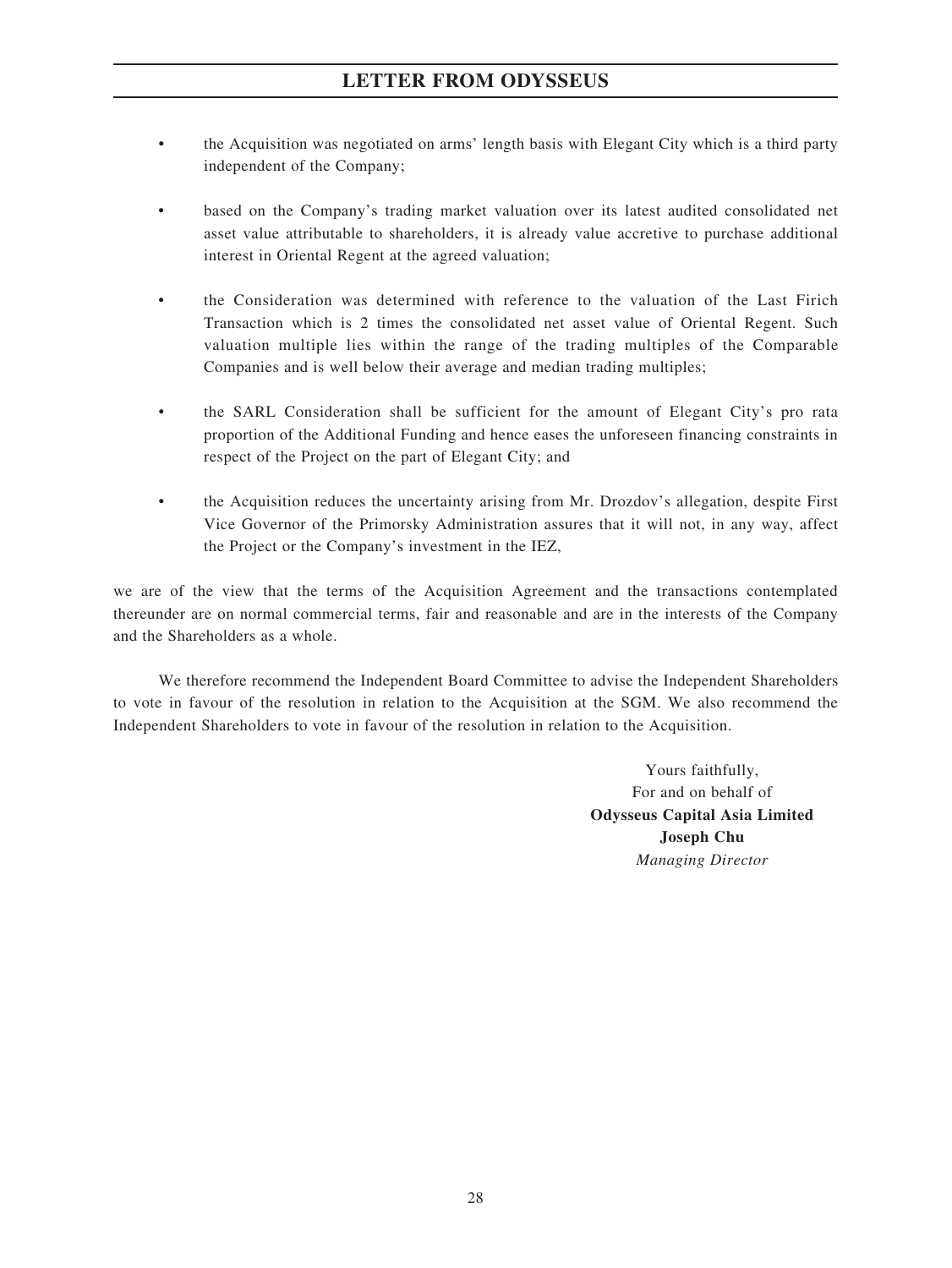### **1. RESPONSIBILITY STATEMENT**

This circular, for which the Directors collectively and individually accept full responsibility, includes particulars given in compliance with the Listing Rules for the purpose of giving information with regard to the Company. The Directors, having made all reasonable enquiries, confirm that to the best of their knowledge and belief the information contained in this circular is accurate and complete in all material respects and not misleading or deceptive, and there are no other matters the omission of which would make any statement herein or this circular misleading.

#### **2. DISCLOSURE OF INTERESTS**

## **(a) Directors' and chief executive's interests and short positions in the Shares, underlying Shares and debentures of the Company and its associated corporations**

As at the Latest Practicable Date, the interests and short position of each director and chief executive of the Company in the shares, underlying shares and debentures of the Company or any of its associated corporations (within the meaning of Part XV of the SFO) which (a) were required to be notified to the Company and the Stock Exchange pursuant to Divisions 7 and 8 of Part XV of the SFO (including interests and short position which the director is taken or deemed to have under such provisions of the SFO); or (b) were required, pursuant to section 352 of the SFO, to be entered in the register maintained by the Company referred to therein; or (c) were required, pursuant to the Model Code for Securities Transactions by Directors of Listed Issuers (the "**Model Code**") contained in the Listing Rules to be notified to the Company and the Stock Exchange were as follows:

#### *(I) Long position in the shares of the Company*

#### *Ordinary shares of HK\$0.05 each of the Company*

| <b>Name of Director</b>  | Capacity                                 | Nature of<br>interest | Number of<br>ordinary<br>shares held | Approximate<br>% of issued<br>share capital |
|--------------------------|------------------------------------------|-----------------------|--------------------------------------|---------------------------------------------|
| Mr. Lawrence Ho          | Interest of<br>controlled<br>corporation | Corporate             | 205,856,232                          | 28.14%                                      |
| Mr. Wang, John Peter Ben | Beneficial owner                         | Personal              | 79,949,990                           | 10.93%                                      |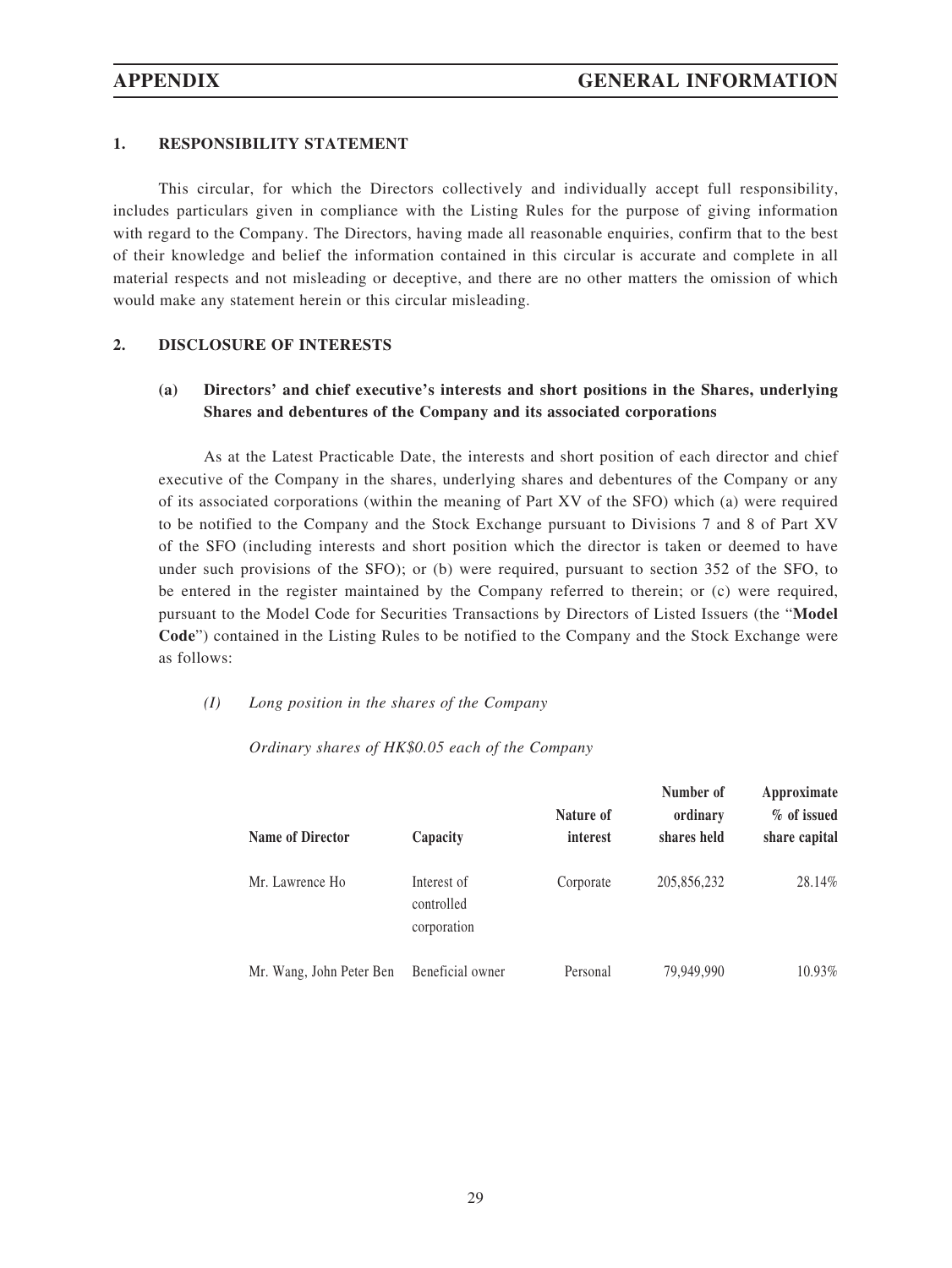*(II) Long position in underlying shares of equity derivatives of the Company*

Details of share options held by directors and chief executive of the Company are set out below:

| <b>Name of Director</b>     | <b>Number</b><br>of share<br>options held<br>at the Latest<br><b>Practicable</b><br>Date | Approximate<br>% of issued<br>share capital | Date of grant  | <b>Exercise</b><br>price<br>per share<br>HK\$ | <b>Note</b> |
|-----------------------------|------------------------------------------------------------------------------------------|---------------------------------------------|----------------|-----------------------------------------------|-------------|
| Mr. Lawrence Ho             | 20,000,000                                                                               | 2.73%                                       | 10 July 2013   | 3.46                                          | 2           |
| Mr. Wang, John Peter Ben    | 590,000                                                                                  | $0.08\%$                                    | 26 August 2011 | 0.75                                          | 3           |
| Mr. Tsui Yiu Wa, Alec       | 590,000                                                                                  | $0.08\%$                                    | 26 August 2011 | 0.75                                          | 3           |
| Mr. Pang Hing Chung, Alfred | 590,000                                                                                  | $0.08\%$                                    | 26 August 2011 | 0.75                                          | 3           |
| Dr. Tyen Kan Hee, Anthony   | 390,000                                                                                  | $0.05\%$                                    | 26 August 2011 | 0.75                                          | 3           |
|                             | 22,160,000                                                                               | $3.02\%$                                    |                |                                               |             |

*Notes:*

- 1. As at the Latest Practicable Date, the total number of issued shares of the Company was 731,556,918.
- 2. The share options are divided into 4 tranches exercisable from 31 October 2013, 31 October 2014, 31 October 2015 and 31 October 2016 respectively to 9 July 2018.
- 3. The share options are divided into 2 tranches exercisable from 26 August 2011 and 26 August 2012 respectively to 25 August 2021.

Save as disclosed above, as at the Latest Practicable Date, none of the directors and chief executive of the Company and their respective associates had any interests or short position in any shares or underlying shares or interests in debentures of the Company or any of its associated corporations (within the meaning of Part XV of the SFO) which were required to be notified to the Company and the Stock Exchange pursuant to Divisions 7 and 8 of Part XV of the SFO (including interests or short positions which they were taken or deemed to have under such provisions of the SFO), or which were required, pursuant to Section 352 of the SFO, to be entered in the register referred to therein, or which were required, pursuant to the Model Code, to be notified to the Company and the Stock Exchange.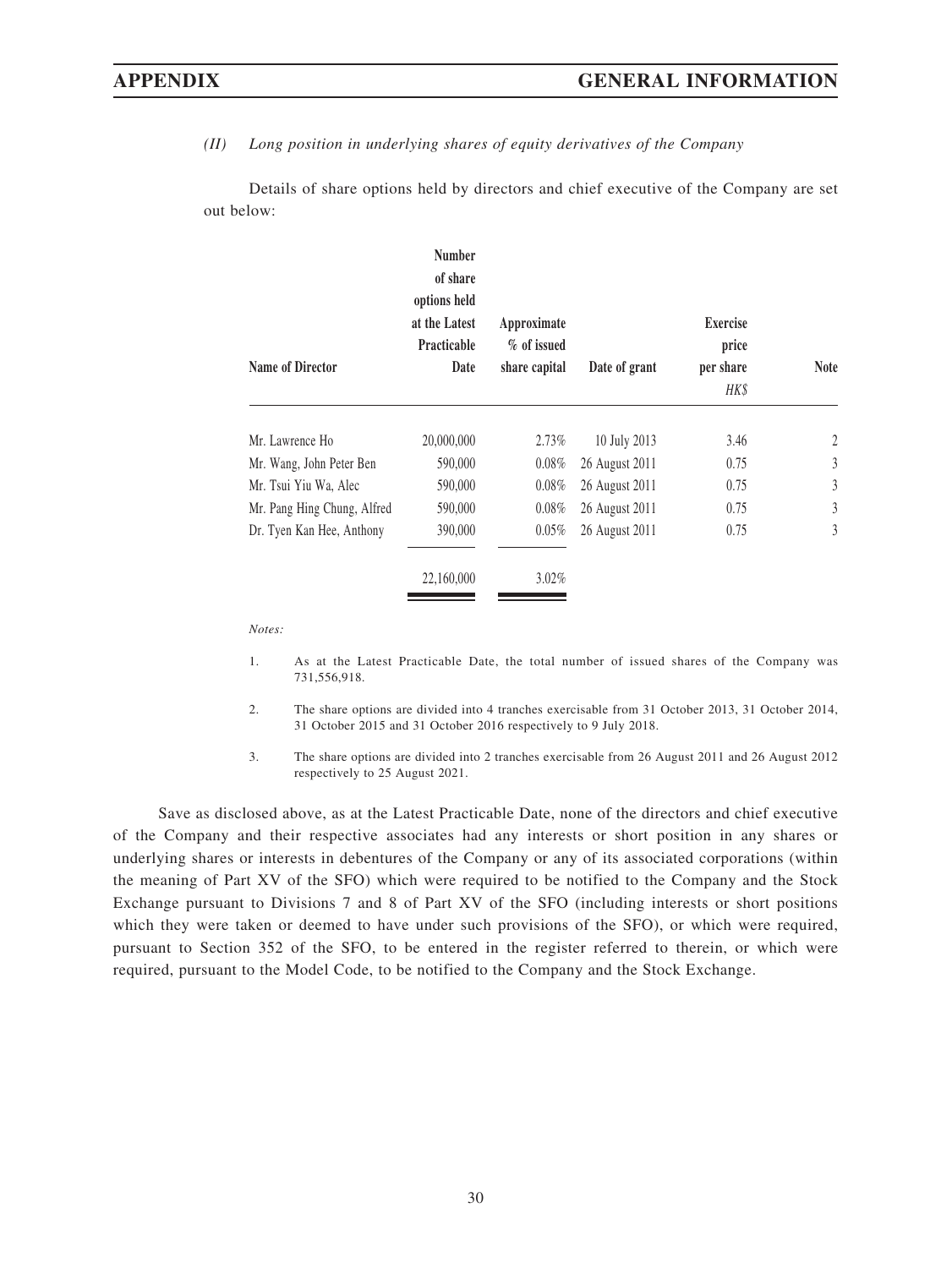## **(b) Interests and short position of Shareholders (of which a Director is a director or employee) in the Shares, underlying Shares and debentures of the Company**

As at the Latest Practicable Date, the interests and short position of a company (of which a Director is a director or employee) in the Shares, underlying Shares or debentures of the Company which would fall to be disclosed to the Company and the Stock Exchange under the provisions of Divisions 2 and 3 of Part XV of the SFO, were as follows:

| <b>Name of Director</b> | Name of<br><b>Shareholder</b>   | Capacity of<br>Director in<br><b>Shareholder</b> | ordinary<br>shares held | Number of Approximate<br>% of issued<br>share capital |
|-------------------------|---------------------------------|--------------------------------------------------|-------------------------|-------------------------------------------------------|
| Mr. Lawrence Ho         | <b>Ouick Glitter</b><br>Limited | Director and<br>shareholder                      | 205,856,232             | 28.14\%                                               |

Save as disclosed above, as at the Latest Practicable Date, none of the Directors was a director or employee of a company which had, or was deemed to have, an interest or short position in the Shares or underlying Shares which would fall to be disclosed to the Company and the Stock Exchange under the provisions of Divisions 2 and 3 of Part XV of the SFO.

#### **3. DIRECTORS' SERVICE CONTRACTS**

As at the Latest Practicable Date, none of the Directors had entered, or was proposing to enter, into any service contract with any member of the Group which is not expiring or may not be terminated by any member of the Group within a year without payment of any compensation (other than statutory compensation).

### **4. MATERIAL ADVERSE CHANGE**

As at the Latest Practicable Date, the Directors confirm that there was no material adverse change in the financial or trading position of the Group since 31 December 2013, the date to which the latest published audited consolidated financial statements of the Group were made up.

## **5. COMPETING INTERESTS**

As at the Latest Practicable Date, none of the Directors or their respective associates (as if each of them were treated as a controlling shareholder of the Company under Rule 8.10 of the Listing Rules) had any competing interests in any business, which competes or may compete, either directly or indirectly with the businesses of the Company pursuant to the Listing Rules.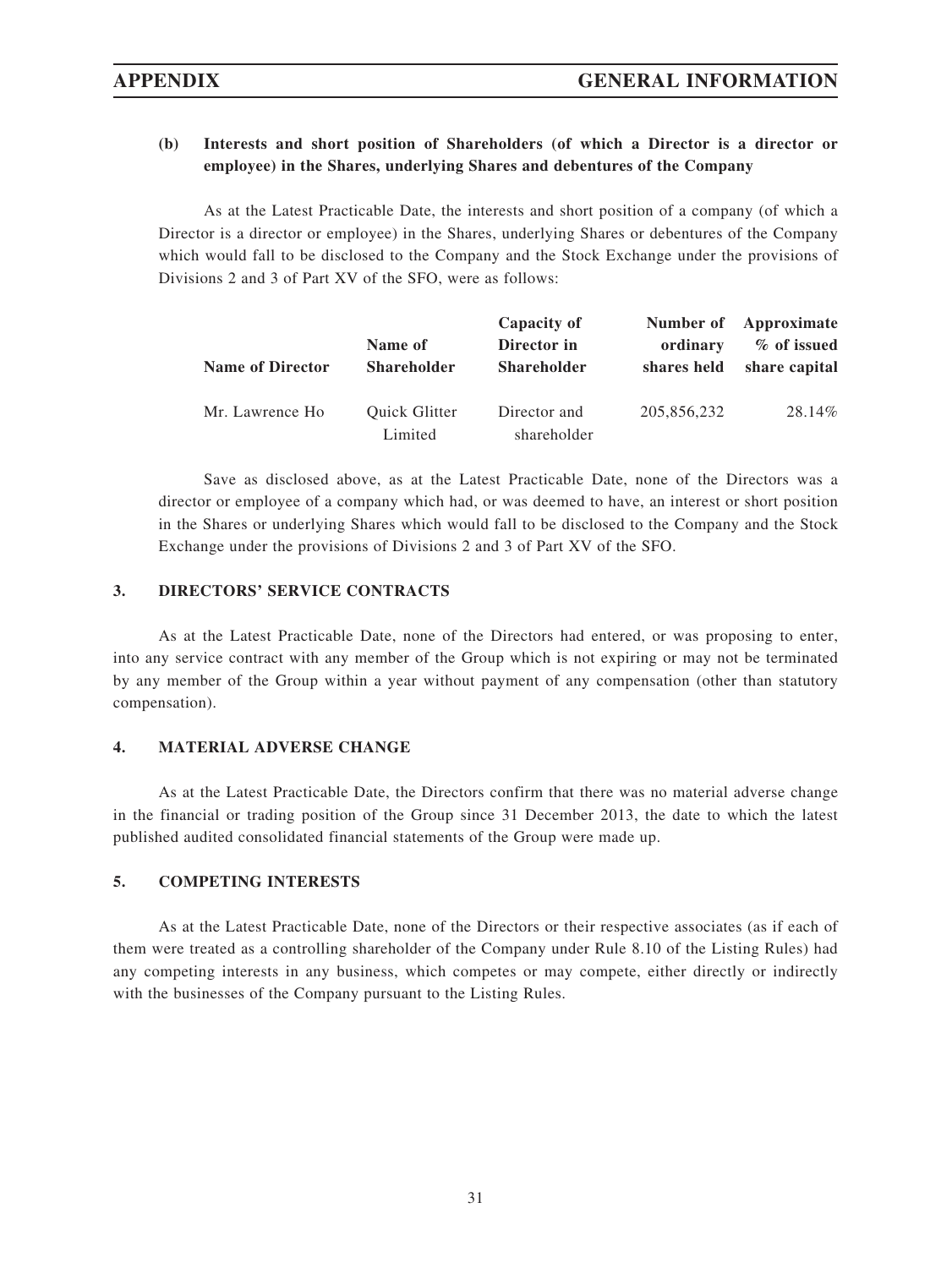### **6. MATERIAL INTERESTS IN CONTRACT OR ARRANGEMENT**

None of the Directors was materially interested in any contracts or arrangement entered into by any member of the Group which is subsisting at the Latest Practicable Date and which was significant in relation to the business of the Group.

As at the Latest Practicable Date, none of the Directors had any direct or indirect interest in any assets which had been, since 31 December 2013, being the date to which the latest published audited financial statements of the Group were made up, acquired or disposed of by, or leased to any member of the Group, or were proposed to be acquired or disposed of by or leased to any member of the Group.

#### **7. EXPERT**

The following are the qualification of the expert who has given its opinion, letter or advice contained in this circular or whose name is otherwise referred to in this circular:

| <b>Name</b> | <b>Oualification</b>                                                                                                   |
|-------------|------------------------------------------------------------------------------------------------------------------------|
| Odysseus    | Independent financial adviser, a licensed corporation to<br>carry out type 6 (advising on corporate finance) regulated |
|             | activities under the SFO                                                                                               |

As at the Latest Practicable Date, Odysseus did not have any shareholding, directly or indirectly, in any member of the Group or any right (whether legally enforceable or not) to subscribe for or to nominate persons to subscribe for securities in any member of the Group.

Odysseus has given and has not withdrawn its written consent to the issue of this circular, with the inclusion therein of its letter or the references to its name in the form and context in which it appears.

As at the Latest Practicable Date, Odysseus did not have any direct or indirect interest in any asset which had been acquired, or disposed of by, or leased to any member of the Group, or were proposed to be acquired, or disposed of by, or leased to any member of the Group since 31 December 2013, being the date to which the latest published audited financial statements of the Group were made up.

#### **8. GENERAL**

- (a) The Hong Kong branch share registrar and transfer office of the Company is Computershare Hong Kong Investor Services Limited with its office located at Shops 1712–1716, 17th Floor, Hopewell Center, 183 Queen's Road East, Wanchai, Hong Kong.
- (b) In case of inconsistency, the English text of this circular shall prevail over the Chinese text of the same.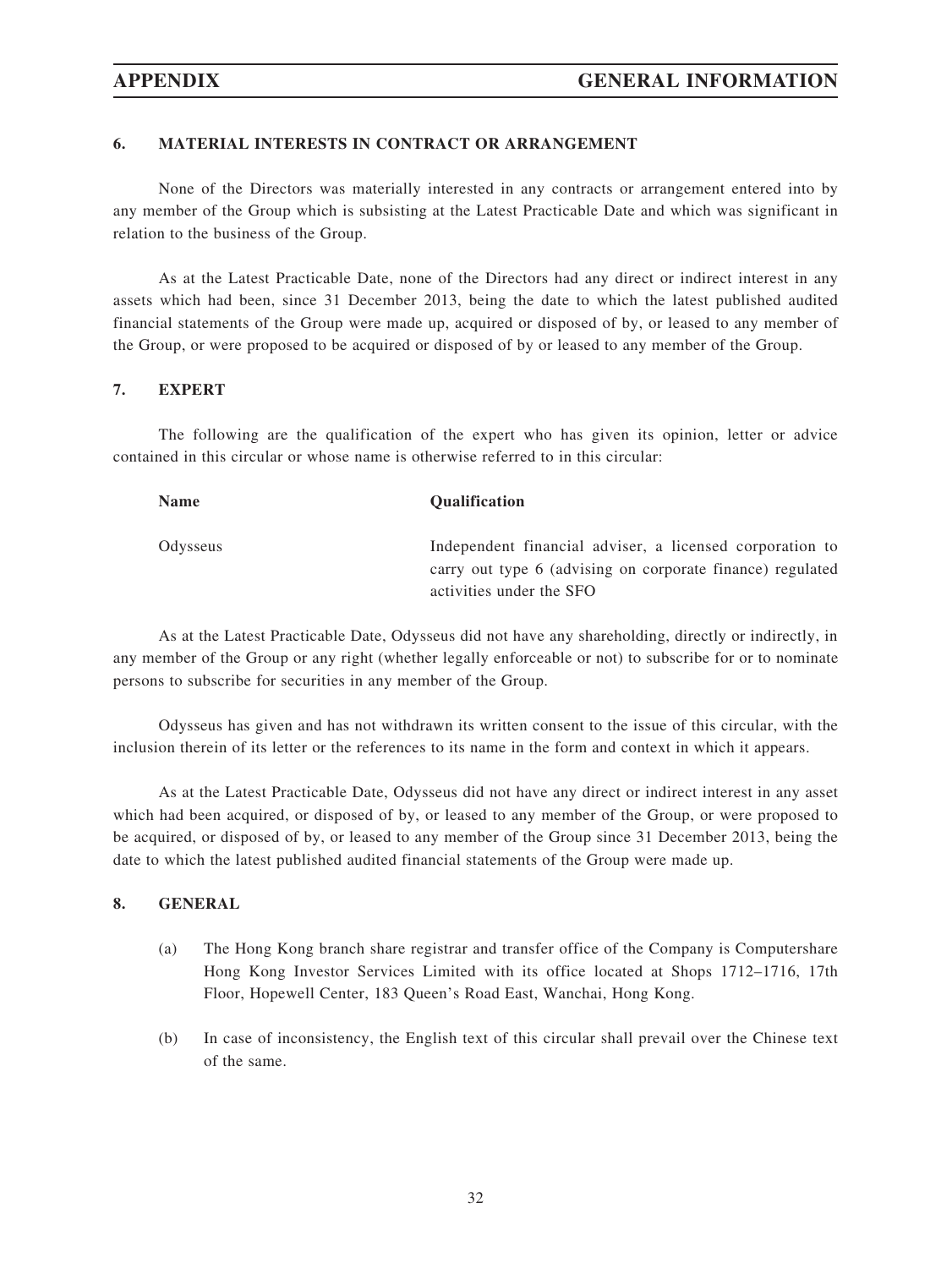## **9. DOCUMENTS AVAILABLE FOR INSPECTION**

Copies of the following documents will be available for inspection during business hours at the head office of the Company in Hong Kong at Room 3701, 37th Floor, The Centrium, 60 Wyndham Street, Hong Kong, from the date of this circular and up to and including the date of the SGM:

- (a) the letter of advice from Odysseus to the Independent Board Committee and the Independent Shareholders, the text of which is set out on pages 18 to 28 of this circular;
- (b) the written consent referred to under the paragraph headed "Expert" in this appendix;
- (c) copies of the Acquisition Agreement and the Investment Agreement; and
- (d) this circular.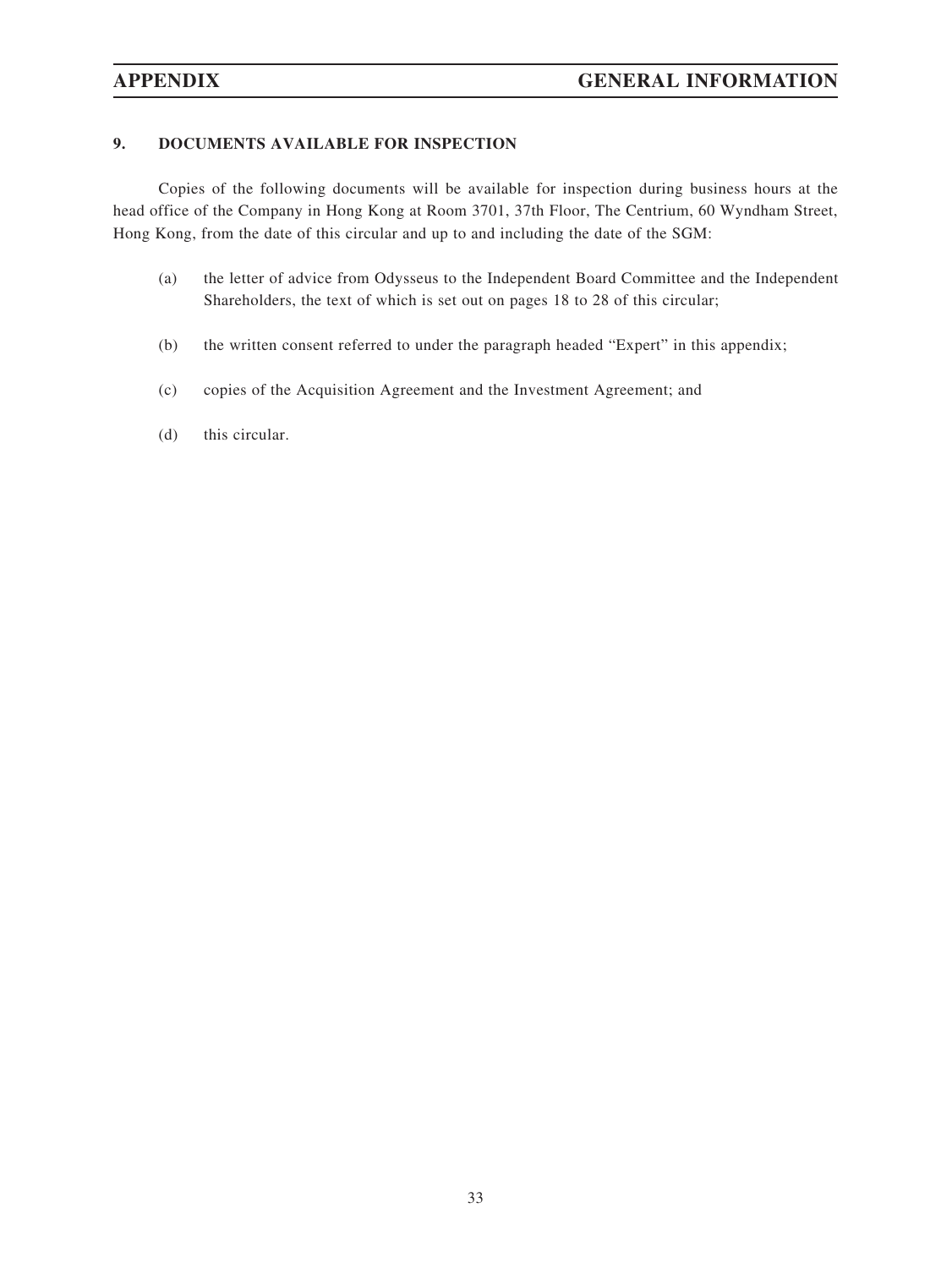## **NOTICE OF SGM**

# **SUMMIT ASCENT SUMMIT ASCENT HOLDINGS LIMITED** *(incorporated in Bermuda with limited liability)* **(Stock Code: 102)**

#### **NOTICE OF SPECIAL GENERAL MEETING**

**NOTICE IS HEREBY GIVEN** that a special general meeting ("**SGM**") of Summit Ascent Holdings Limited (the "**Company**") will be held at 38th Floor, The Centrium, 60 Wyndham Street, Central, Hong Kong on Friday, 13 June 2014 at 3:30 p.m. (or so soon thereafter as the annual general meeting of the Company convened on the same day and at the same place at 3:00 p.m. shall have been concluded or adjourned) for the purpose of considering and, if thought fit, passing, with or without modification, the following resolution as an ordinary resolution of the Company (capitalized terms used but not defined herein shall have the same meanings as ascribed to them in the circular of the Company dated 27 May 2014):

#### **ORDINARY RESOLUTION**

#### "**THAT**:

- (a) the purchase by Summit Ascent Russia Limited, a wholly-owned subsidiary of the Company ("**SARL**"), of shares representing a 14% interest in Oriental Regent Limited ("**Oriental Regent**") (in addition to the existing shares representing a 46% interest in Oriental Regent already owned by SARL) pursuant to the terms and conditions of the acquisition agreement dated 23 April 2014 entered into between (1) SARL, (2) New Crescent Investments Limited, (3) Firich Investment Limited, (4) Elegant City Group Limited, and (5) Oriental Regent (the "**Acquisition Agreement**") be and is hereby approved;
- (b) the entry into of the Acquisition Agreement by SARL and the performance of its obligations under the Acquisition Agreement be and are hereby approved, confirmed and ratified; and
- (c) any executive director of the Company be and is hereby authorised to arrange for the execution of such documents in such manner as he may consider necessary or desirable and to do, or authorise the Company and/or any subsidiary(ies) (including, without limitation, SARL) to do, whatever acts and things he may consider necessary or desirable or expedient for the purpose of, or in connection with, the implementation of the transactions contemplated by the Acquisition Agreement and/or any matter related thereto, to ratify any documents executed, or action taken, in relation to the Acquisition Agreement, and to make or agree, or authorize the Company and/or any subsidiary(ies) (including, without limitation, SARL) to make or agree, such amendments or variations thereto, and to grant, or authorize the Company and/or any subsidiary(ies) (including, without limitation, SARL) to grant, any